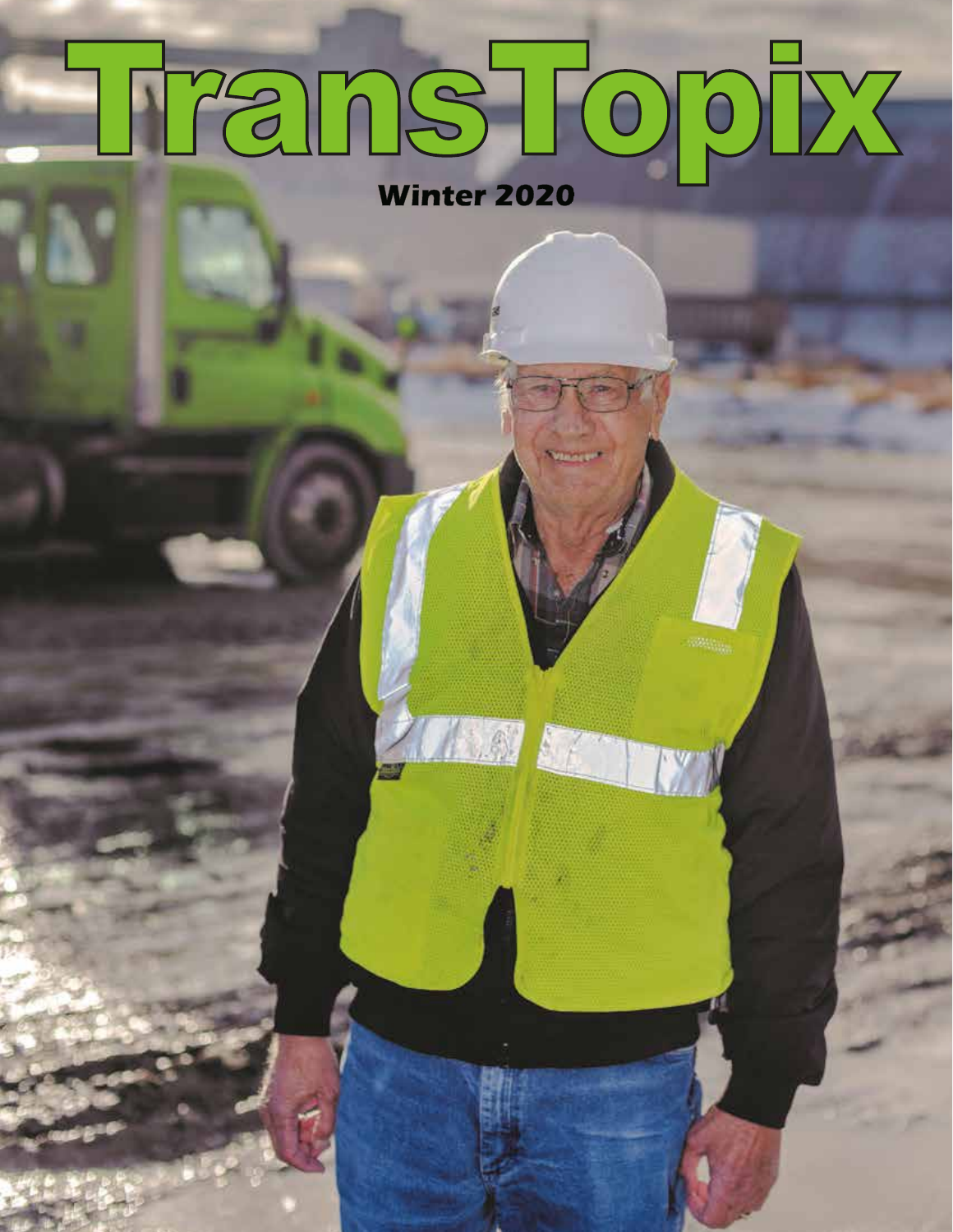## **Transystems All Stars come to stay President's Corner**

Transystems hires All Star employees and keeps them.

 Our retention and recruiting programs are the first steps on an employee's All Star journey.

 Our All Star criteria begins with a safe employee who fully supports the company's culture



of safety. That employee is a man or woman who cares and is willing to help fellow employees, respects the equipment, shows up to

**Scott**

work on time every time, is willing to pick up extra shifts or summer work and is interested in personal growth.

 Along with all those qualities, the All Star respects and values the communities in which we operate.

 How, you may ask, does the company's All Star criteria help with retention and recruiting? It's simple really: People work for and with people and want to work for a winning team.

 In my frequent visits to Transystems' projects, I always make a point of visiting with employees and receive continual feedback from them. I want to know their thoughts, and they want to share them. What I hear most

often is that they appreciate the camaraderie of the company's projects. And the communities where we work appreciate the professionalism of our employees.

 If a person feels welcomed and supported and sees the entire Transystems team backing one another up, that person will feel safe and support the operation. And that person will most likely stay with us.

 I reviewed the All Star articles in this edition of TransTopix and several points struck a chord with me. Transystems All Stars care about the skills development students and hold safety in the highest regard. Our All Stars are willing to pitch in when needed and work on summer projects. Our All Stars are dependable, love their jobs and are respected by coworkers.

 We are fortunate to have many All Stars in Transystems, not just those spotlighted in this issue.

 The high quality of our employees shows in our safety mod rating, retention and turnover numbers.

 Transystems' Workers Comp Experience Modification Factor (Mod Factor) is determined by the National Council of Compensation Insurers (NCCI). NCCI rates businesses on performance in employee safety. It looks at the amount of personal injuries a company has over a rolling four-year period. A factor of 1 is used as a baseline as average for the type of industry a company falls under. So, above the factor 1, a company is not doing as well. Below the factor of 1, a company is doing better.

 We are well within the safety zone. Transystems' most recent Mod Factor came out at .63, which is .37 points under the average. That means it is 37 percent safer to work for Transystems than to work for a similar company.

 The turnover rate for Transystems is only 24 percent, while national trucking company data shows other carriers at 74 percent. Year after year, our retention rate for returning employees who were seasonally termed is around 65 percent. That is extraordinary for a seasonal operation.

 Everyone plays a part in our success by working safely and continuing to build a culture that makes people feel welcome and respected. All Stars, recruiting and retention all go hand in hand.

 Thanks to our entire All Star staff for a job well done and we hope to see you in a future article.

> *Scott Lind, President and COO*

### **On the cover Paul All Star John Weimer. Bill Schulz photo.**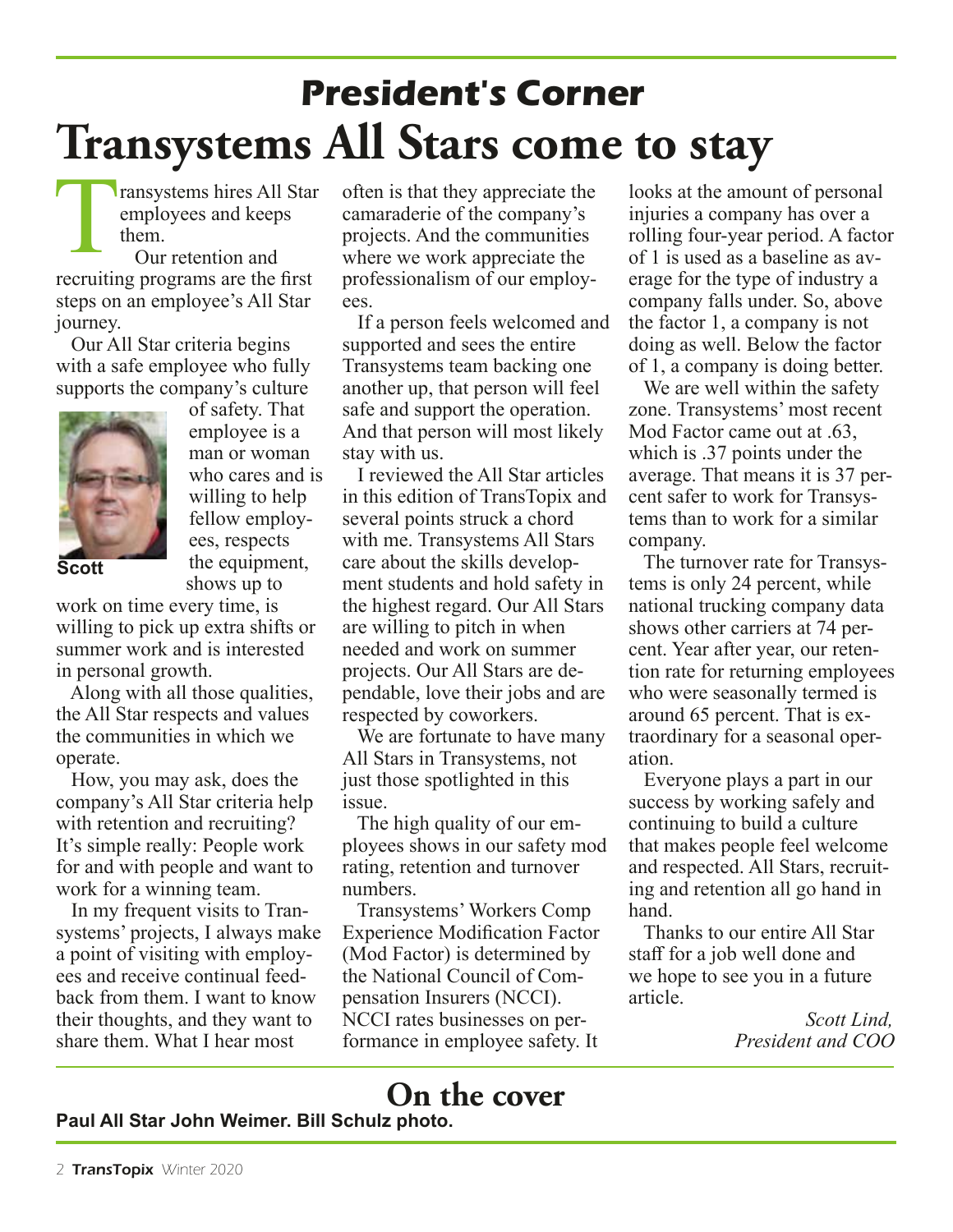# **Saluting our 2020 All Star employees**

When it comes to<br>moving mate-<br>rials, nobody<br>does it better an moving materials, nobody does it better and safer than Transystems. The scores prove it, as indicated in reports included in this issue.

 The Federal Motor Carrier Safety Administration's Safety Measurement Systems puts Transystems at the very top of its list of motor carriers.That is no

small feat considering Transystems' units run more than 33 million miles each year hauling more than 22 million tons of sugar beets and other goods to factories and project sites.

 The credit for that top safety record lies with the company's dedicated team of 900-plus drivers, backed up by scores of skilled technicians, loader operators and an administrative staff

focused on getting the job done safely.

 The effort put forth by employees does not go unnoticed. In this, our annual salute to Transystems' All Stars, we focus on outstanding employees from each of the company's 14 projects.

 With thanks for a job well done, here are the 2020 Transystems All Stars.

## **Central All Stars bring dedication to the job**

### **Billings**

Coader operator Jeremy<br>Welling is the Billings<br>Project All Star for<br>2020. New to the com-Welling is the Billings Project All Star for 2020. New to the company this year, Jeremy started as a pile site operator before stepping up to the yard operator position.

 Project Manager Chris Kelly had plenty of good things to say about Jeremy.

 "He picked up a lot of extra shifts and always did a thorough inspection of the loaders and made sure they were clean and greased every shift," Chris said. "He made sure to keep the trucks moving and got along well with the customer's flume operators."

Consistently early for his shift,



#### **Jeremy**

when Jeremy arrived at work, he always checked in with the supervisor and made sure his grease gun battery was charged up.

 "Jeremy was always in a good mood, even when he was a little

under the weather," Chris said.

 Having just completed his first sugar beet campaign with Transystems, Jeremy hasn't done any summer work yet. "But he said he would travel if a loader operator was needed elsewhere," Chris said.

 A hunter and fisherman who enjoys wandering Montana's mountain roads, Jeremy claims to live "a pretty boring life" with his wife, five children and five grandkids.

### **Worland**

The Worland Project has a pair of stellar workers, according to Project Manager Joe Kunz.

 Loader operator/driver Andrew Getzfreid and professional driver Gary Parsons are both gems to work with.

**See ALL STARS, Next page**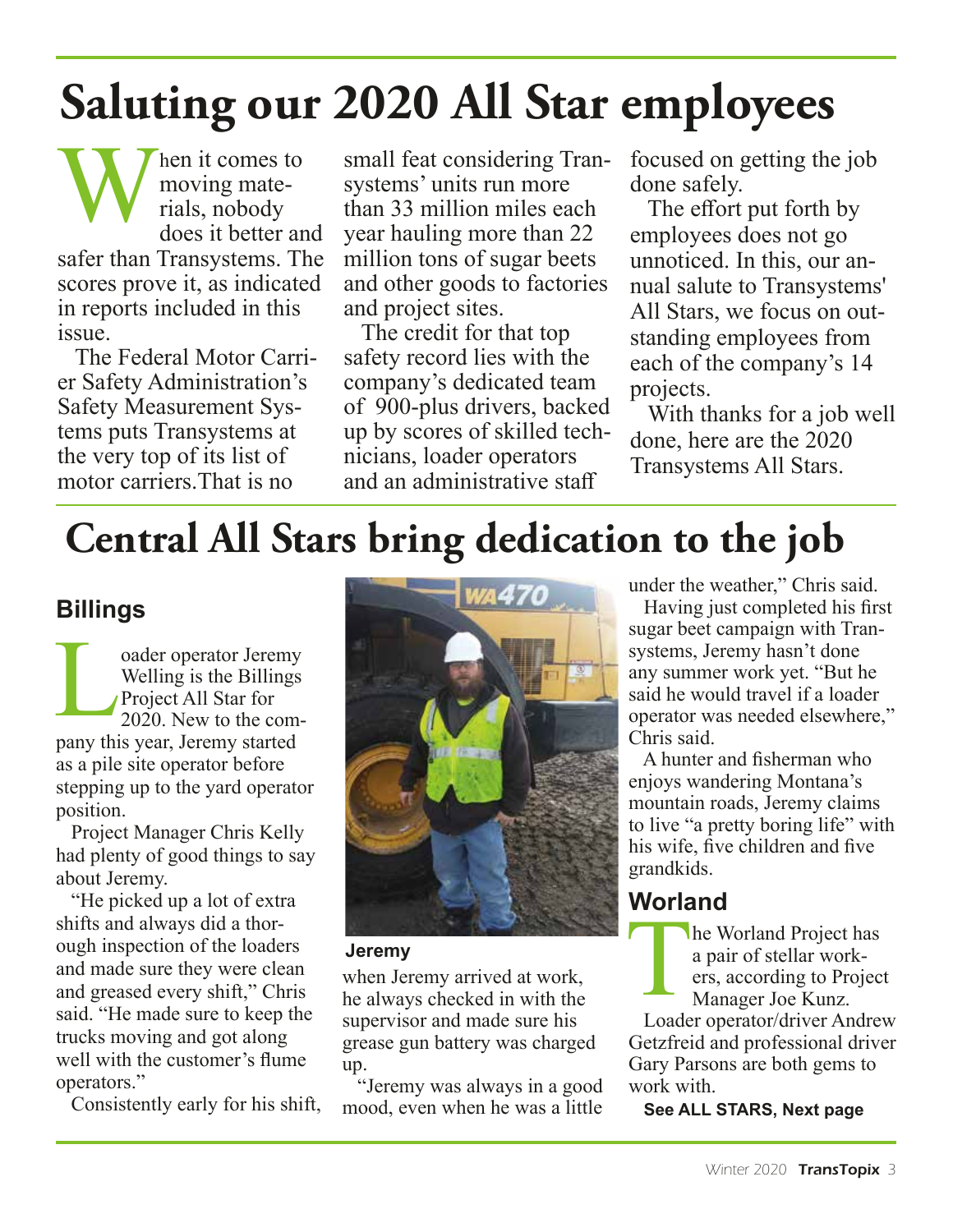# **All Stars mentor others, set standards**

### **From previous page**

 Andrew has been with the company for two years.

 "He always arrives early for his shift and stays late if needed to make sure the next shift is running smoothly," Joe said. "He picks up extra shifts on a moment's notice and follows the exact directions given him for his job, including sticking to the company's safety rules and policies to the full extent."

 He is a mentor for other loader operators and trains new ones. And he does it all with a great attitude, Joe noted.

 "He's ready to go to work when he shows up and always tries to get other employees in a good mood," he added.

 A member of the safety committee, Andrew ensures that others are following Transystems' safety standards at the project.

 In his free time, Andrew enjoys spending time with his fiancée, Katherine Coguill, and his kids. He's a go-cart enthusiast and enjoys camping, working on his cars, woodworking and playing video games with his kids.

 Gary Parsons joined the Transystems team as a professional driver three years ago and has been setting high standards ever since.

 "It doesn't matter what the work challenge is, Gary always takes it head on and completes his job despite inclement weath-



### **Andrew Gary**

er or trouble with a truck. He's willing to help out at every turn and is a team player when it comes to solving problems," Joe noted. Gary can be depended upon to be early for his shift and stay late. And he's always willing to take on an extra shift.

 "Gary is really a great mentor for the other drivers and is a trainer, too. He helps other employees understand and follow procedures and policies."

 And he does it all with a great attitude. As a member of the safety committee, he plays a big part in making sure the entire Worland crew works safely.

 "Gary always is going above and beyond to follow standards and safety policies," Joe added.

 Gary works for Transystems on the beet campaign and spends the summer RVing with his wife, Marie. They enjoy camping, fishing and doing yardwork.





**Ryan and Brian**

### **Sidney**

Il Stars. Where do you<br>start when it comes to<br>defining a Transystems<br>All Star? start when it comes to defining a Transystems All Star?

 Sidney Project Manager John Hoadley had the answers: "Dependability, experience and knowing their job. All those things come into play. But what **See ALL STARS, Next page**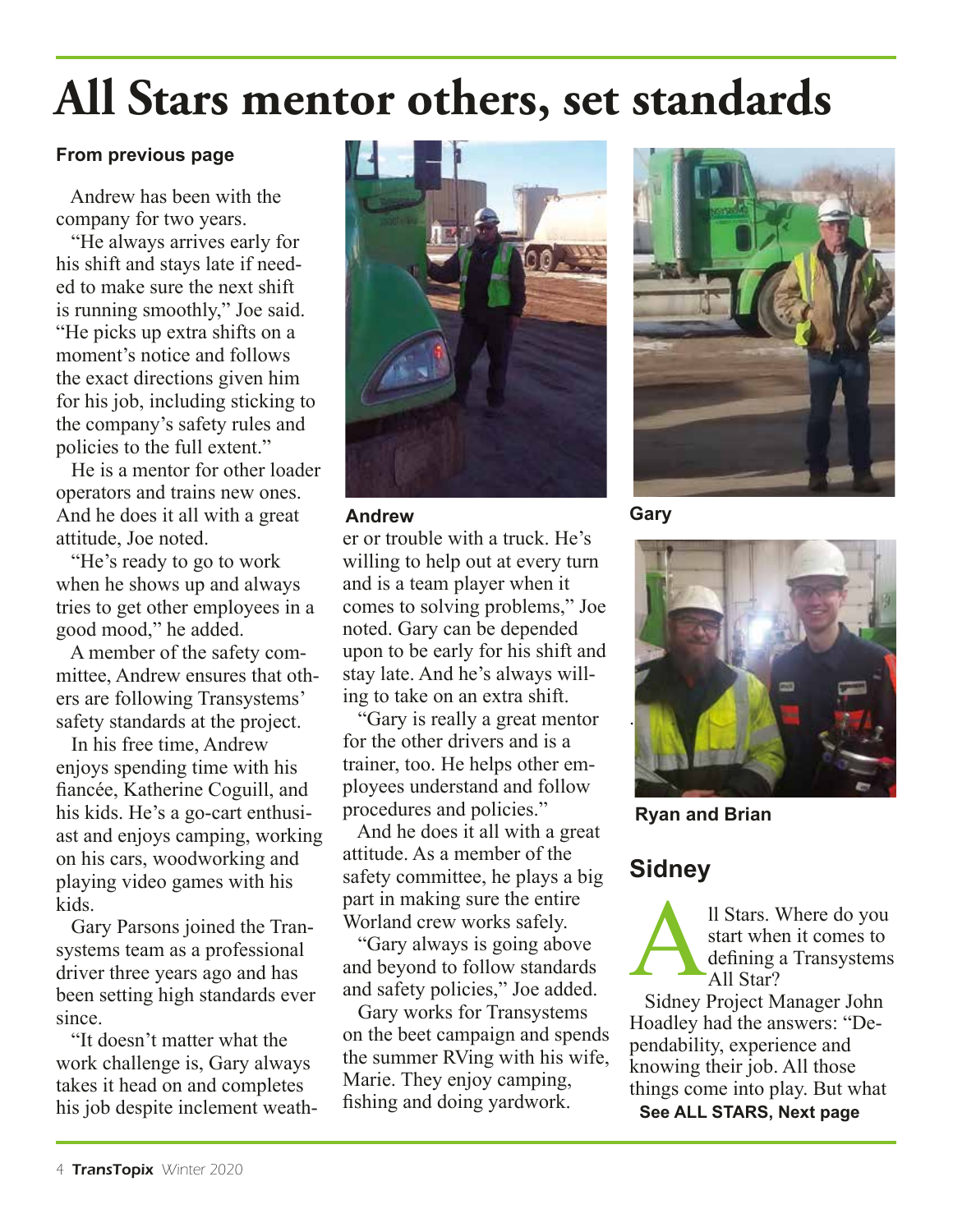# **All Stars really care about their jobs**

#### **From previous page**

really defines an All Star to me is what's in his or her heart."

 John chose two All Stars from Sidney – Ryan Stauffer and Brian Jarrell. What set them apart?

 "An All Star is an individual who cares about his or her job. I mean really cares. Ryan and Brian do. They are always asking the question, 'What can I do to

make this better, and how can I help?' They understand doing a good job makes everyone's job better," John said.

 They braved the cold, mud, rain and everything Mother Nature could throw at them this campaign.

 "Then they were bombarded by management (me) and the drivers coming to them with nonstop issues on the havoc

the weather was doing to the trucks," John said.

They just smiled and dug in.

 "They grabbed wrenches, testers, brake cans, clutches and tire after tire," John said. "When you heard them say, 'Okay, finished,' every driver knew he would be good and safe out on the roads."

 "Ryan and Brian, thanks, guys, from all of us at Transystems," John concluded.

**Idaho's All Stars are in it for the long haul**

### **Twin Falls**

Wo professional drivers<br>
were chosen as All Stars<br>
at the Twin Falls Project<br>
Denis Taylor, a 19-year were chosen as All Stars at the Twin Falls Project. Denis Taylor, a 19-year Transystems veteran, and Don Hansen, who has been with the company for eight years, were selected by Project Manager Tyler Wetherelt.

 "Denis was one of the first employees hired by Transystems in Idaho back in 2001," Tyler said. "Working as a supervisor, driver and skills mentor, Denis always goes above and beyond what is asked of him, especially when it comes to mentoring new students and helping them to continue to develop once they obtain their CDL."

He cares about his students.

 "Denis continually follows up with me, checking on the progress of the students he has mentored and reviewing concerns he may have from our periodic



**Denis, left, and Don are Twin Falls Project All Stars.**

check rides," Tyler said. And safety is his goal.

 "He is very thorough when filling out his safety audits and takes great care in explaining why he thinks something is a safety concern and what needs to be done to correct it," Tyler said. He has been active on the safety committee during his decades with the company.

When summer work rolls around, Denis is often on it.

 "He has been on many summer jobs since he came to the

company," Tyler said, "And he enjoys the different challenges each new job brings."

 When he's not working, Denis likes to travel, visiting kids and grandkids (so he can teach them to drive). He enjoys driving his father back to Michigan to visit his siblings.

 And his memories of Transystems go way back.

 "The first Transystems job Denis can remember was a paving **See ALL STARS, Next page**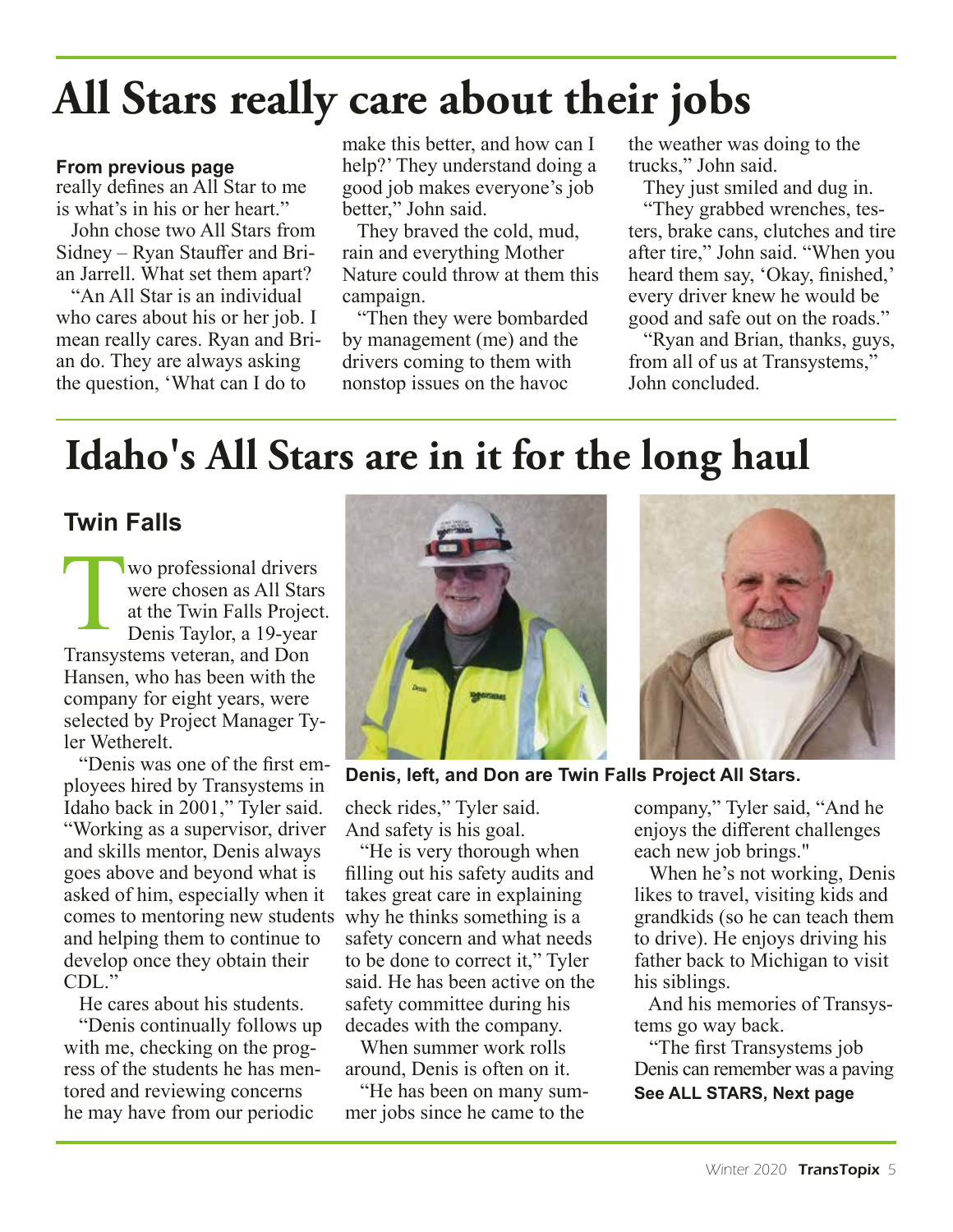# **All Stars bring thoroughness to the job**

#### **From previous page**

job down near Salt Lake City when the city was preparing for the 2001 Winter Olympics," Tyler noted.

 Don Hansen is another Twin Falls standout.

 "Don is a valued employee who has gone out of his way to help the company in various ways during his time with us," Tyler said. "He not only works through the beet campaign, he goes out on summer jobs or wherever else the company may need him."

 Case in point: Don recently returned from a stint in Sidney where he stepped in to help with the sugar beet campaign when extra drivers were needed.

 A great mentor, Don does an excellent job of showing others the many safety and daily operational aspects of the job, Tyler noted.

 He has been part of the safety committee meetings in the past and always provides valuable input.

 One of his best attributes is the thoroughness he brings to the job.

 "Don is very thorough when it comes to inspecting his equipment," Tyler said. "He knows that a well-maintained truck is a safe truck and will keep you productive throughout your shift."

 He is dependable and loves his job.

 "Don doesn't miss many days of work. If he does, you know it's for a good reason. I think Don would write his own medi-



**Paul Project All Star John Weimer**

cal release just to get back in the driver seat sooner," Tyler joked.

 Don considers his summer jobs with Transystems "getaways." When he's not on a summer project, Don enjoys traveling. He and his wife, Shirley, made a trip to the east coast last fall and enjoyed it so much they are planning to return to Pennsylvania to catch up on what they missed.

### **Paul**

s long as Transystems<br>has been hauling sugar<br>beets in Idaho, John<br>Weimer has been part has been hauling sugar beets in Idaho, John of the team.

 With four decades of professional driving under his belt, John is not only an icon at the Paul Project, he is also an All Star.

 "John literally sets the standard for longevity and dependability," Project Manager Coral Torix said. "When it comes to hauling sugar beets, John is what you would call an icon."

 One of 12 children born to a farm family in Mini-Cassia, north of Paul, John celebrated his 84th birthday Feb. 1.

 He bought his folks' farm in 1967 and started raising sugar beets while also running a small dairy.

 After farming for 39 years, John was ready for a change. He decided to sell his farm and help neighboring farmers and friends around the valley. John eventually got a full time job driving for a livestock company, hauling sheep to California and back.

 In 1980, John went to work for Circle A Construction, beginning his career hauling sugar beets for Amalgamated Sugar Company. John continued hauling beets every campaign for the next 20 years for Circle A. During the summer months, he pulled a tanker, hauling whey and other commodities to local dairies.

 Then, along came Transystems. In 2001, Transystems came to Idaho and won the bid for the sugar beet haul for Amalgamated Sugar Company.

 "A lot of drivers who had worked for Circle A applied for driving positions for Transystems," Coral said. "Lucky for us, John was one of those guys."

 He hasn't missed a single beet campaign since joining the company.

 "John has driven for Transystems at the Paul Project every **See ALL STARS, Next page**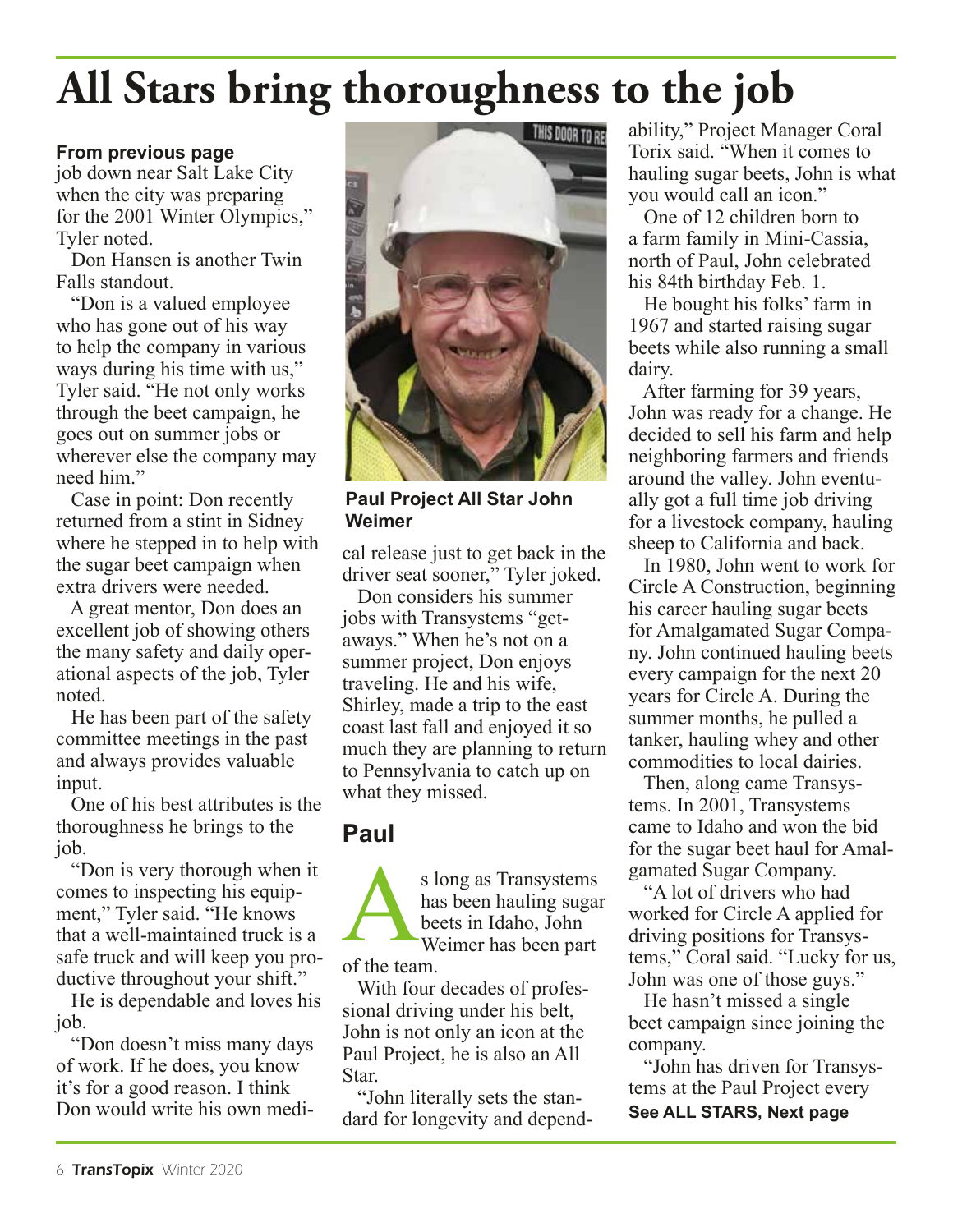# **All Stars build good working relationships**

#### **From previous page**

campaign for the last 20 years, giving him a total of 40 years and an estimated 2 million miles hauling sugar beets to the factory in Paul," Coral noted.

 "To this day, John still works four days on and two off, pulling a full 12-hour shift. He is admired and respected by all his coworkers," Coral noted.

 When he's not at work, he enjoys spending time with his family, including his wife, Yvonne, two children, five grandchildren and 10 great-grandchildren.

### **American Falls**

EXECUTE THE MANUSCRIPT OF STRAIN STRAINS fessional driver and the American Falls Project All Star. He has been with Transystems since 2017 and displayed All Star traits the entire time.

 "Merrill has served as a mentor for Transystems' new drivers," Project Manager Mike Funk said. "He prides himself on developing a good working relationship with the new drivers and guides them through the development process with success. He also works with them on the importance of safety."

 Friendly and personable, Merrill's smile radiates energy.

 "Merrill has integrity, which means keeping promises, doing hard work, and showing diligence and perseverance," Mike said. "All Star employees are always true to themselves and their full potential, which means



**Merrill**

performing excellent work. Merrill displays strong ethical values," Mike added.

 Merrill signed on for summer construction work in 2019 and is looking forward to summer 2020.

### **Nampa**

ampa's All Star Dispatcher Echo Blake<br>has worked at Trans patcher Echo Blake has worked at Transystems for seven years.

She started as a clerk for four years before adding dispatcher to her clerk duties. At first, Echo would dispatch trucks three days and clerk for two days. This year, Echo went to full time dispatcher.

 "She has always been instrumental in helping in hiring, with the Professional Employee Development program and with Aurora, the eLearning video program for drivers and management. We count on Echo to en-



#### **Echo**

sure that when Jason Strunk is at our location with the simulator, we keep it full the whole time," Project Manager Kirk Ellingford said.

Echo is a morale booster.

 "With Echo in dispatch the last few years, the morale of the crew has been more upbeat," Kirk commented. "She always dispatches with a smile. And she has also put in a lot of time in helping to train other members of our dispatch team." With Echo's help and two new **See ALL STARS, Next page**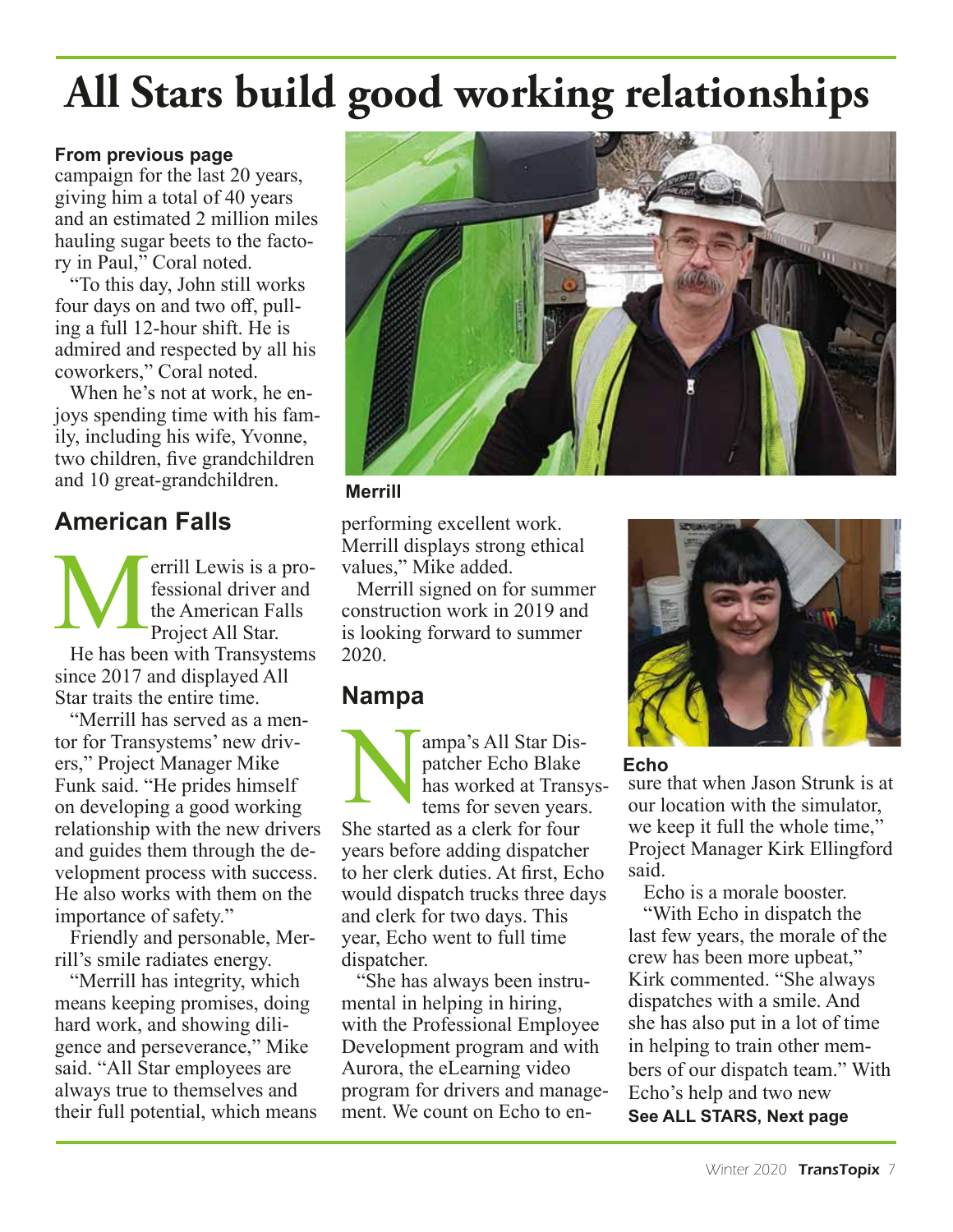# **All Stars work to keep projects staffed**

### **From previous page**

members on the Nampa team, dispatch is one of the project's strong areas that helps retain drivers all season long.

 "Her excellent efforts help keep us staffed so we can take care of our customer's needs," Kirk added.

 "For the past seven years, Echo has been one more part of the great team that we have been able to put together at the Nampa Project," Kirk said.

 "A great team is vital in order to meet our customer's needs, work safely and make the Nampa Project as efficient as we can. We all know we can improve every year and our team will finish safe and strong."

 In her off hours, Echo is an avid hunter, mostly going after geese. In the summer, she likes to take solo hikes, trekking farther into the woods each outing. An enthusiastic gardener, Echo has been studying up on mycology and general flora. She enjoys camping and fishing.

"My favorite thing is caught-



### **Cristhian**

that-morning trout," she said. "And you'll never know exactly where my favorite camping spot is."

### **Manufacturing**

Frawing Assistant Cris-<br>thian Gutierrez is the<br>Manufacturing Project<br>All Star for 2020. thian Gutierrez is the Manufacturing Project All Star for 2020.

 Cristhian started in June 2017 as an entry level drawing helper. He fit right in, according to Project Manager Derek Torix.

 "He helped with nest drawings and helped program the water jet files," Derek said.

 With a little experience under his belt, Cristhian blossomed, taking on responsibility for smaller drawings like king pin plates and tongues.

"This summer, Cristhian

switched his focus to trailer drawings," Derek said. "He took the initiative to jump in and help us when our previous design coordinator made a job change. He stepped in and helps anywhere and anyhow he can."

 While still learning, he keeps the drawings moving, including drawing plans for the Super Set version trailers for Wyoming, gravel trailers for an Idaho customer, and the loader step prototype. Cristhian also had a hand in creating a gooseneck flatbed trailer and bumper hitch trailers the project created for sale to the public. He did it all without missing a lick in providing the shop crew with the drawings they needed, Derek said.

 He puts his heart into every project and is willing to come in early and stay late to get the job done.

 A Twin Falls native, Cristhian has always enjoyed designing things, Derek said. "This is his first job being able to do just that."

 When he's not a work, Cristhian enjoys spending time with his parents, Cruz and Maria. He also enjoys working out at the gym.

## **Red River Valley's All Stars shine**

### **East Grand Forks**

I n East Grand Forks, there is All Star proof that Transystems Skills Development Program works well. That project's 2020 All Star is Chrissy Kowalczik, who started

with Transystems on July 27, 2017, as a skills development driver. After successfully completing the program, she earned her Commercial Drivers License and started driving for the company in August of that year.

 She advanced to become a skills mentor and is very knowledgeable with the simulator, Project Manager Rick Larson said.

 "Along with all that, she does a great job of following up with the candidates who took part in the program," Rick added. She is also part of the project's **See ALL STARS, Next page**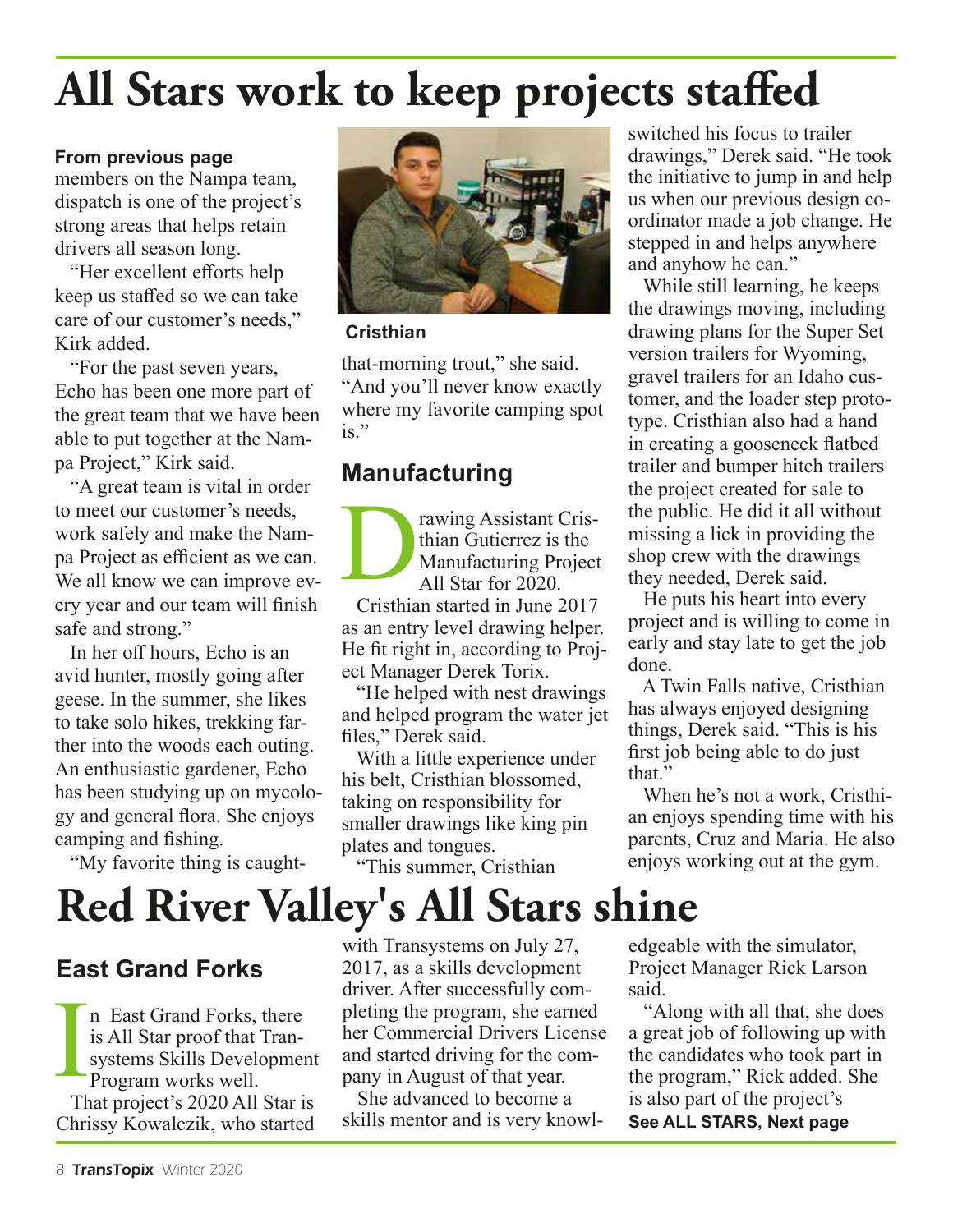# **All Stars step up when asked to help**



### **Chrissy**

#### **From previous page**

Safety Committee and is continuously working on improving in all aspects of her job.

 "When she is asked to help, she says yes with a smile," Rick added. "She is always cheerful and gives 100 percent to whatever task she is assigned."

 During the off-season, Chrissy enjoys spending time swimming with her sister, nieces and nephews out at Larimore Dam. It's a favorite family spot. She is also an avid reader.

 "Thank you, Chrissy, for all your hard work and dedication," Rick added.

### **Drayton**

Project Manager Billy<br>Holum picked a pair<br>All Stars in Drayton.<br>Austin St. Claire, a Holum picked a pair of All Stars in Drayton. Austin St. Claire, a second-year professional driver, and Dalton Anderson, got the nod.

 "Austin does a great job helping new drivers on the night shift," Billy said. "He is a men-



tor and works very well with the other drivers."

 Always willing to pick up an extra shift, Austin also helps out wherever he is needed.

 He is also very tuned into Transystems' culture of safety. He is a very conscientious driver, Billy added.

 A resident of Rolla, ND, Austin enjoys road trips with his children, Lilly and Gabe, and playing the guitar.

 Dalton is also in his second year with the company and works as both a professional driver and a loader operator.

 "He is always looking out for his coworkers by communicating over the radio," Billy said. "And he always has a smile on his face."

 While he most often works as a driver, Dalton steps up to run



### **Austin Dalton**

the loader when called upon.

 He is a member of the safety committee and a mentor for the night shift.

 In his free time, he helps out on the family farm in Michigan, ND. He enjoys fishing, hunting and hanging out with his family.

### **Crookston**

professional driver<br>
for Transystems since<br>
2012, Jonathan Car-<br>
penter is the Crookston for Transystems since 2012, Jonathan Car-Project's All Star this year.

 "Jonathan is an All Star because of his dependability, work ethic and willingness to help out wherever needed," Project Manager Robin Novak said. "He is quick to go to Hillsboro

### **See ALL STARS, Next page**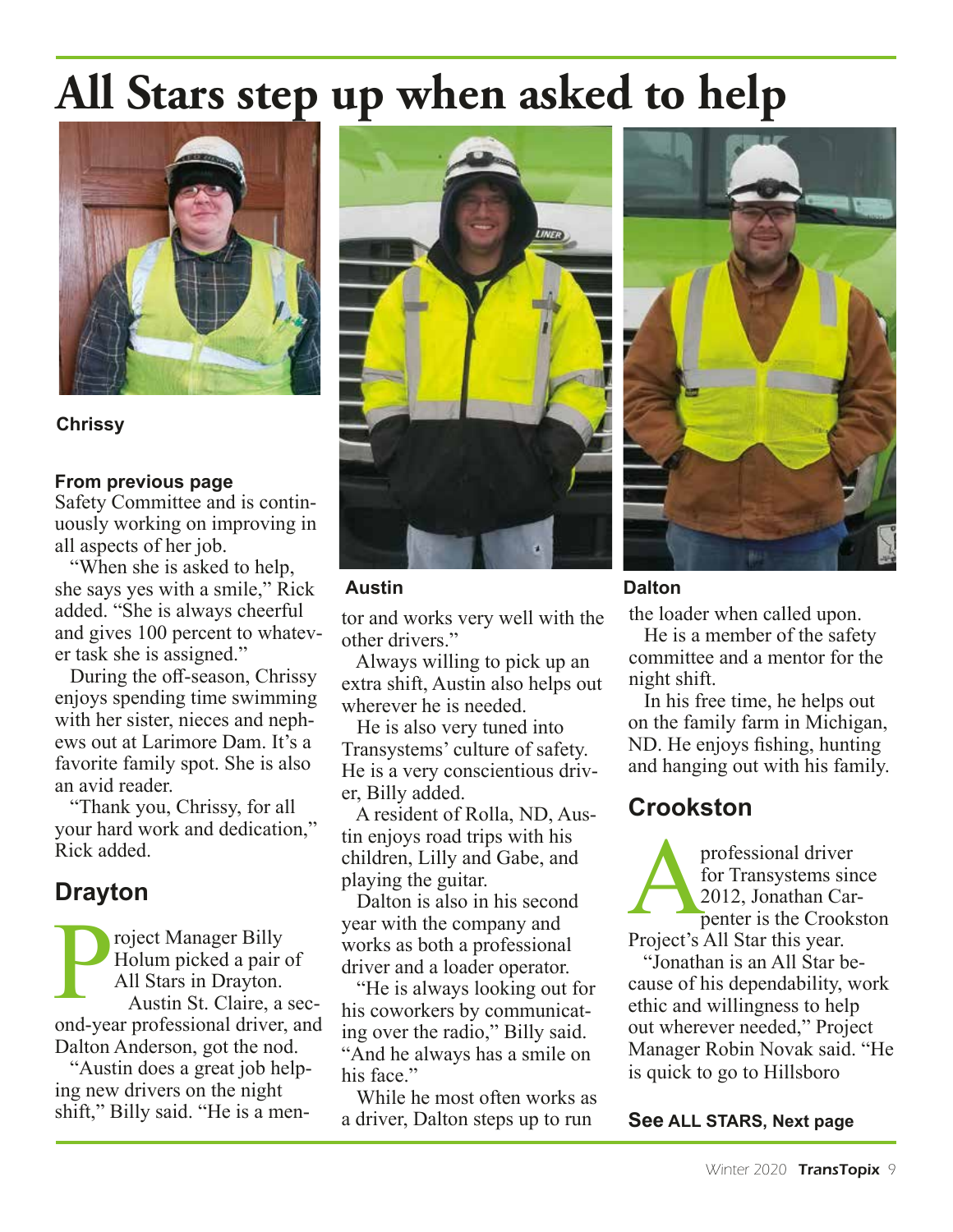

**Jonathan**

# **All Stars look out for fellow employees**

#### **From previous page**

or East Grand Forks to fill a double for them, helps in the yard when needed and has worked several summer construction projects. He often picks up an extra shift."

 Every shift, Jonathan shows up with energy and a good attitude. Rarely seen without a big smile on his face, he always looks for the best in his coworkers, Robin reported.

 Originally from Bemidji, MN, he purchased a home in Crookston to raise his young family

 When not working, Jonathan stays busy helping his wife, with their children, William, 5, and Faithful, almost 2.

 In the fall, he enjoys deer hunting.

### **Moorhead**

**The Moorhead Project All** Star for 2020 is professional driver Shawn Geist.

 Shawn followed his father's footsteps to Transystems and has been with the company since 2005. In the nearly two decades Shawn has been with the company, he has worked as a driver, sub-managed and run the excavator during deep freeze.

 "Shawn Geist is an All Star because he is willing to pick

**See ALL STARS, Next page** 



**Shawn**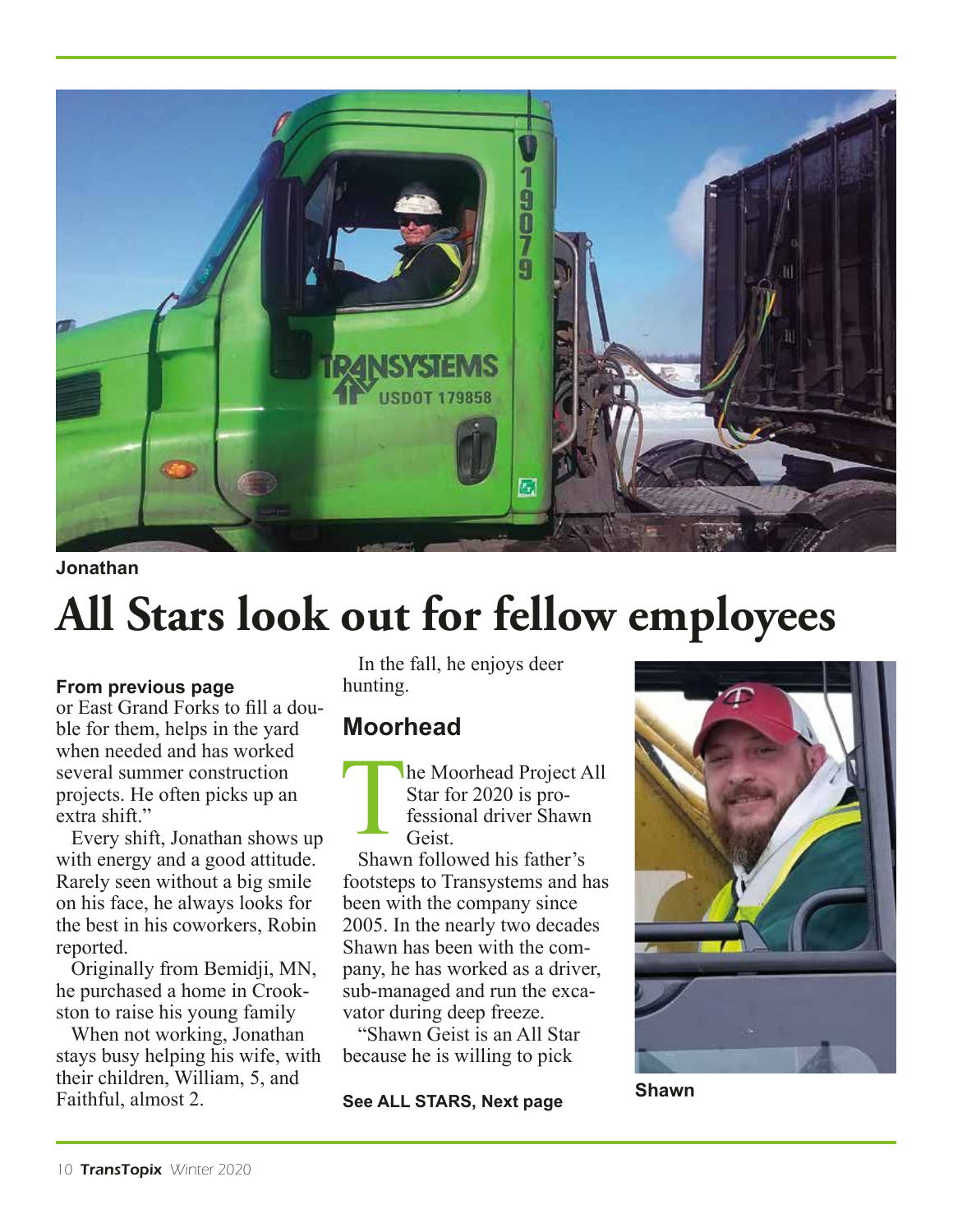# **All Stars come to work in good spirits**

### **From previous page**

up extra shifts, he mentors new drivers, he follows Transystems' safety rules and is also part of the safety committee team," Project Manager Jeff Gainey said.

 "He talks to other drivers when they have questions and puts them in a better place to succeed with knowledge," Jeff added. "Shawn always comes to work in good spirits and cheer everyone else as well."

 Shawn helps out on summer construction and always steps in to help when needed, coming in early and staying late if necessary.

 When he's not working, Shawn enjoys grilling, golfing, and fishing. "He is an overall great guy that would do anything that you need him to do. We are lucky to him here in Morhead," Jeff concluded.

### **Hillsboro**

eting Project Manager<br>
Tracy Magnus chose<br>
two All Stars from<br>
Hillsboro: Tessa Kent Tracy Magnus chose two All Stars from and Dallas Johnson.

 "In her sixth season with the company, Tessa's detail orientation keeps our employees paid correctly and makes it much easier for managers to be proactive," Tracy said. "She is always willing to help with more complex needs, such as culvert counts and independent contractor paperwork."



### **Dallas**

 She has helped a lot in training other clerks in the Red River Valley, the Central Division and in Renville. Tessa has helped in all aspects of summer projects, from assisting with hiring to all different types and locations of construction.

 Tessa is aware of what is going on at the project and questions paperwork that doesn't make sense, Tracy noted.

 She is very friendly and helpful to all employees and vendors.

 "If there are questions that come to her, she doesn't hesitate to help and keep management informed of anything needed," Tracy said.

 She has been on the safety committee since she started with the company.

**See ALL STARS, Next page** 



**Tessa**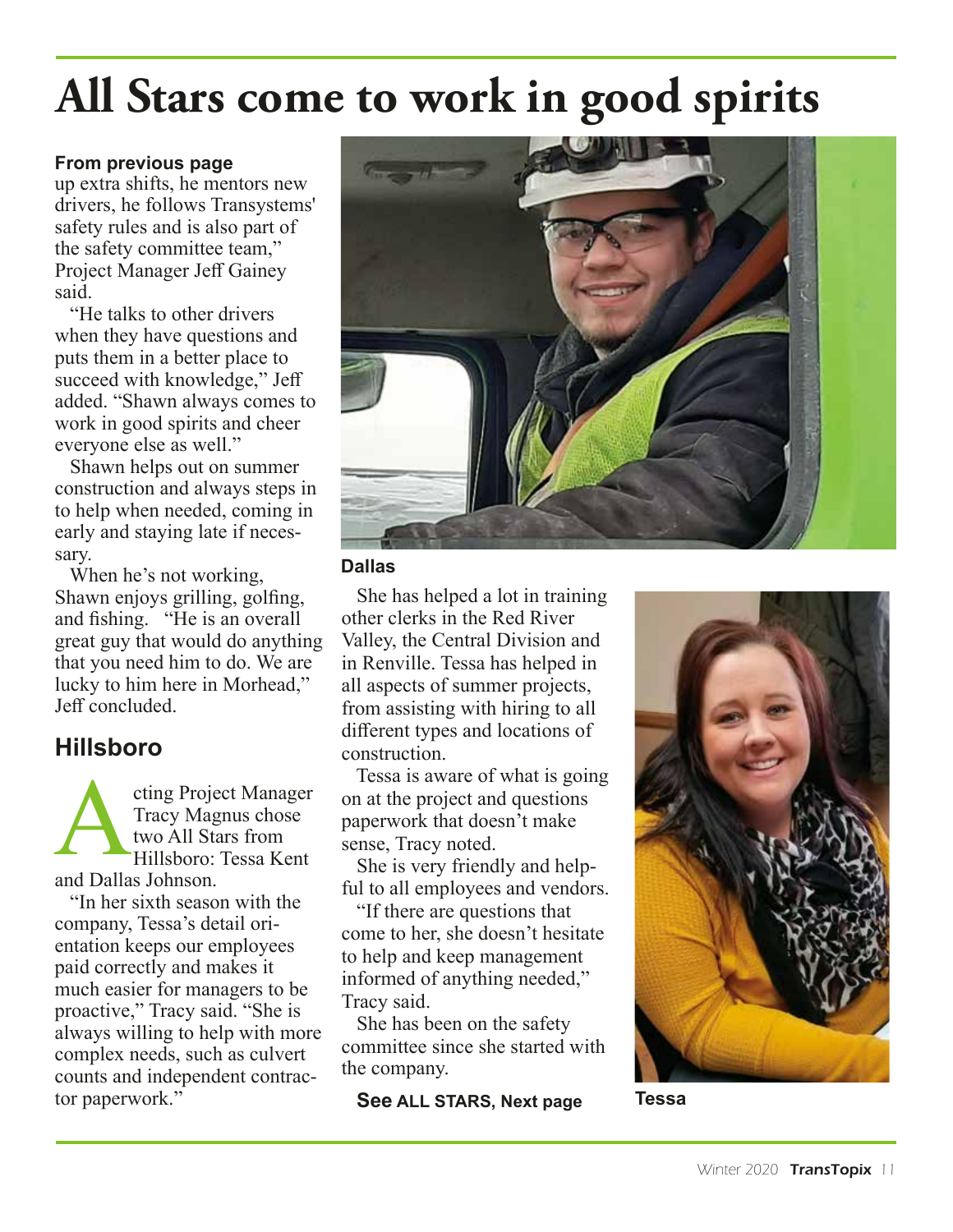# **All Stars keep an eye out for hazards**

### **From previous page**

Often staying late, Tessa makes sure anything vital, especially hiring paperwork, is complete before she goes home.

 Tessa enjoys spending time off with her husband, Eric, on their farm.

 Dallas is a Hillsboro All Star. In the two seasons he has been with Transystems, Dallas has served as a Skills Development Mentor and Orientation Mentor.

 "He is often helping train new drivers and willing to help with anything else we may need, from jumping dead trucks to helping us switch out trailers," Tracy said. "He picks up extra shifts when needed and helps lend a hand anyway he can."

 He makes sure other drivers are aware of road conditions and other hazards.

 "Dallas is always looking out for potential hazards and alerting managers as well as other drivers," Tracy added. "When he sees safety issues, he's never afraid to help fix things himself."

 He is always early for his shift and willing to stay late.

# **Renville's All Stars reliable, helpful**

hawn Fernkes and Brian Kimpling are All Stars at the Renville Project. New to Transystems this year, Shawn is a driver who steps up to run the excavator for cleaning beets out of trailers. He also stepped up to train for teardown of frozen beets.

 "When Shawn started, he was eager and willing to learn," Division and Project Manager Dave Elsing said. "He picks up extra shifts, is always on time for work and asks questions about company procedures."

 When he shows up for work, he's ready to work, willing to help and stay late if needed.

 Shawn has been married for eight years to Nicole and the couple have three children, Emilee, Bentlee and Brynlee. Zipping around on a dirt bike and camping with his family are his favorite off-duty activities.

 "I enjoy racing stock car, camping and hanging with friends and family," he said.

 "Shawn is a great addition to the Renville Team," Dave said.



**Left, Shawn is an All Star employee and an All Star family man. Renville's other All Star is Brian Kimpling.**

Renville's other All Star is professional driver Brian Kimpling.

 A longtime employee, Brian came to Transystems in 2006.

 "He is a great asset to Renville and Transystems," Dave said. "Brian also helps with the loaders and started in the excavator for teardown this year."

 "He is safety-minded and helps all employees with the whys of safety importance," Dave said. "He is always helping drivers understand the reason behind Transystems' procedures. And he is a great listener."

Brian comes to work with a

smile every day and takes time to visit with fellow drivers and managers before heading out for his job every day.

 "If you need help with anything, Brian is your man," Dave said. "He is always willing to help in any way he can, picking up extra shifts and staying late to accomplish the job."

 He likes to help his coworkers with any issues in the shop.

 Brian enjoys going to the lake and basketball. Spending time with his family is a priority. He has many hobbies, including working on old tractors and cars.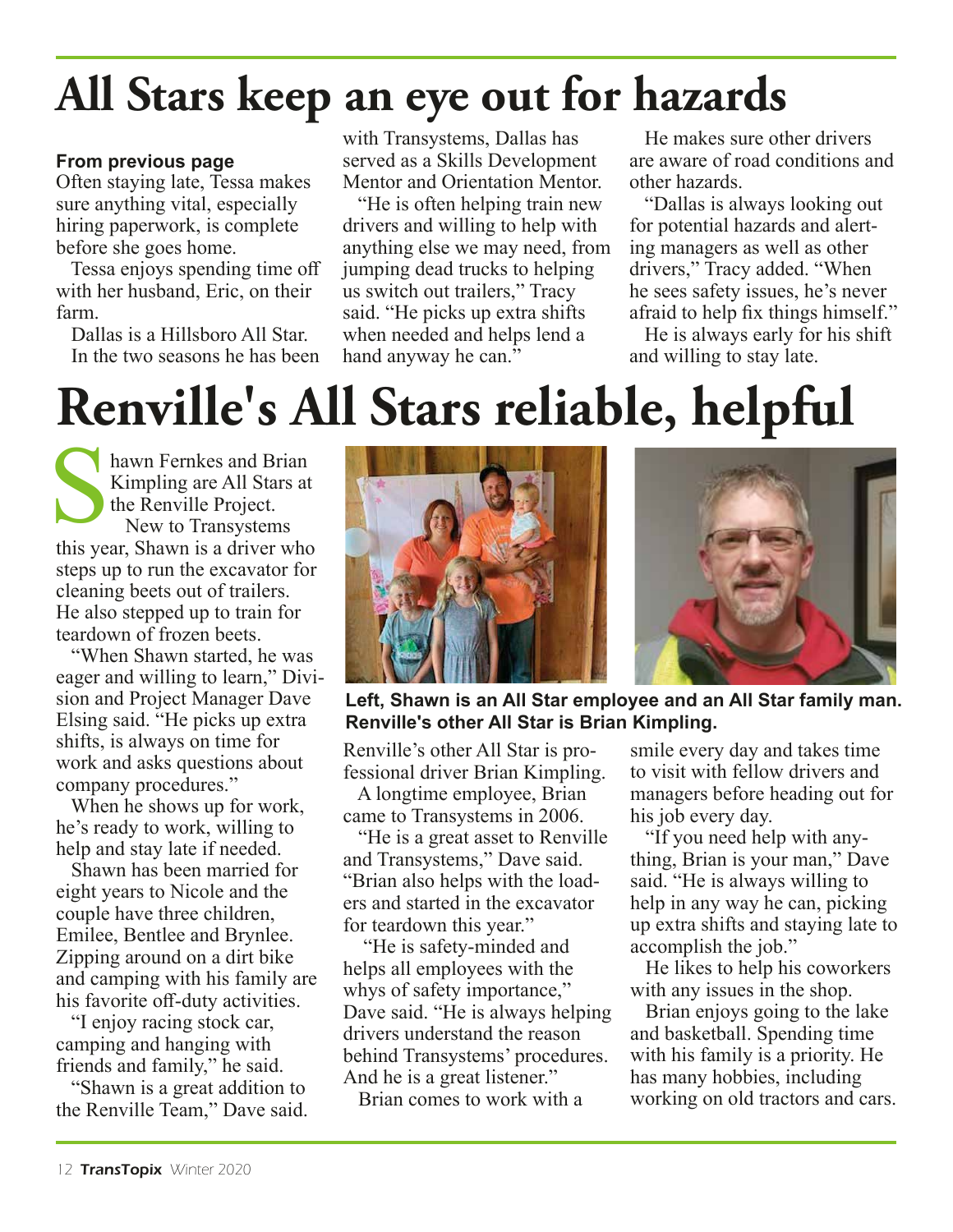# **Gearing up for a work-filled summer**

Transystems' big green trucks will be spotted far and wide this summer. "We have work already lined up for Western North Dakota, South Dakota, Billings, Utah and both east and west sides of Idaho," Errol Rice, Executive Vice President Strategic Development, said. "The South Dakota project is an extension of the Rapid City project we worked on last year and was a successful job for us. We won't be heading back to the Winner end of South Dakota, just Rapid City."

 And early starts are on the agenda.

 "We are hoping for early starts in April or May, especially in South Dakota," Errol said. "But that is dependent on the weather. We want our drivers and techs to get in as many workdays as possible."

 Transystems will be hauling for repeat customers, former customers and new ones. The list includes longtime partners Knife River in Utah and Idaho and Border States in South Dakota. Central Specialties is a new customer that we will work with in North Dakota. We also have a job with Century Companies, a customer Transystems worked for in the past.

 "We are still working on adding new projects, especially on the east side of North Dakota," Errol said. "We would also like to add a few more Idaho projects and we are waiting to hear back on a project in Western Montana."

With bidding season ongoing, the company already is planning on about 140 driver slots available for summer construction. The majority of those jobs will last June through July before tapering off in August, just in time for the beet campaigns to start up. The Sidney man camps will be available for the Western North Dakota project.

# **Referral bonuses offered to employees**

Mat do you call a<br>program that puts<br>bonus cash in an<br>employee's pocke program that puts bonus cash in an employee's pocket while supplying a new hire to an employer? At Transystems, we call that win-win deal the employee referral program.

 How does it work? Current employees who refer a successful job candidate to the company earn either a \$500 or \$300 bonus for each successful hire.

 Any Transystems line or administrative employee is eligible to earn a referral bonus. It's simple.

 An employee refers a job candidate. After the referred person has worked for the company for 30 consecutive days, the referring employee gets a check.

The bonus for referring the po-

sitions of equipment technician, linehaul driver or loader operator is \$500. The referral bonus for a skills development driver is \$300.

 The program is tried and true, having been used by the company for more than 15 years.

 "We like to reward our employees for helping with staffing," Kari Franks, Senior Administration Manager, said. "Employees generally refer others who are a good fit for the project. We do not bring in the most new hires through this program, but they are the best leads. The referral bonus program is our best means of gaining new employees."

 While the referral program has been around for years, it was significantly altered in 2012,

changing the length of time a

referred employee must work to trigger the bonus.

 The length of time employed dropped from 90 to only 30 days.

 The program is successful for several reasons.

 Drivers refer people they want to share the road with. Transystems has the best driver pool in the industry. Our drivers refer others who are similar to themselves in safety and work culture. People are more likely to stay at a company where their friends work.

 Since Oct. 1, 2019, lots of employees have taken advantage of the company's offer.

 So far this campaign, Transystems has paid almost \$35,000 in referral bonuses.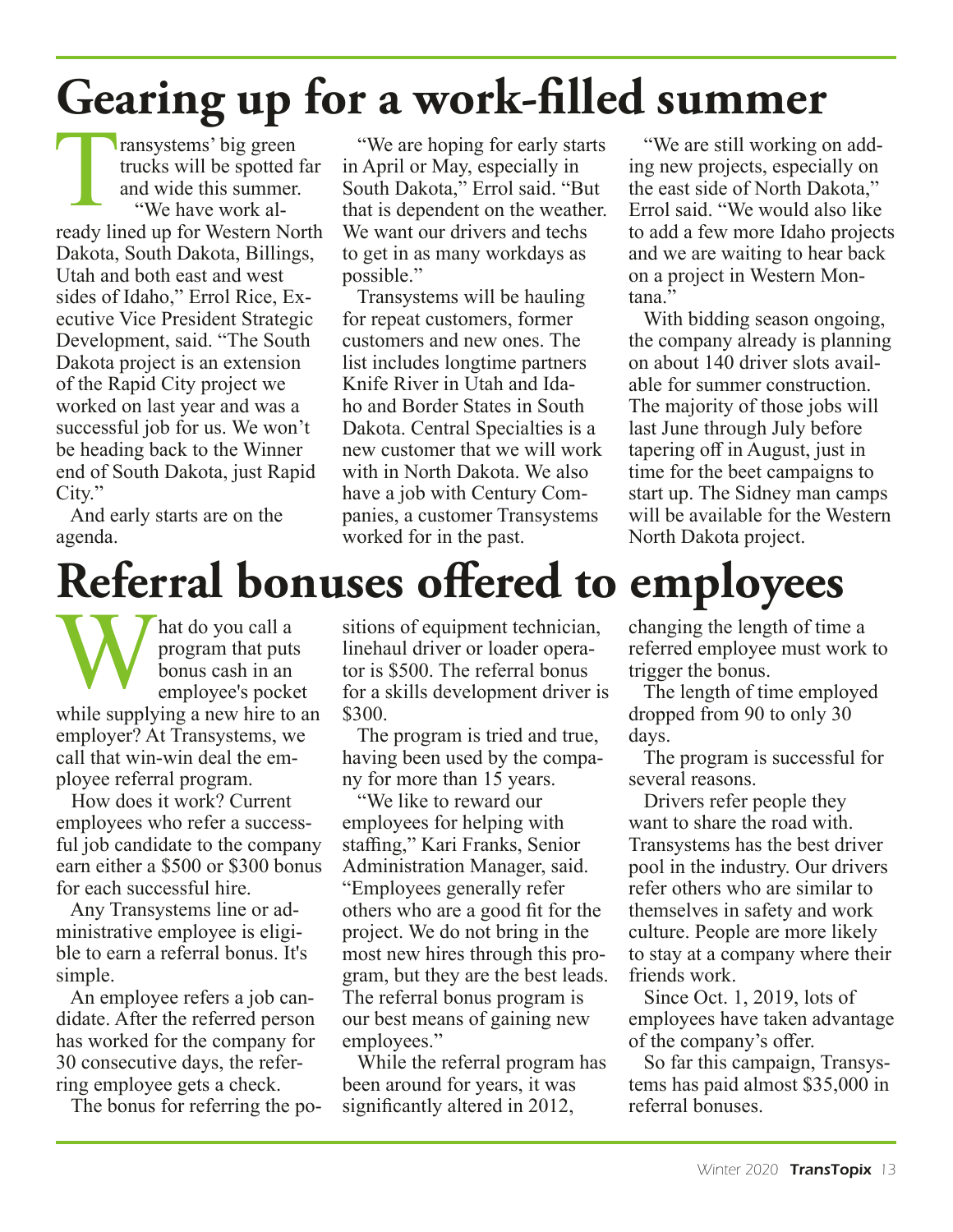## **Division Reports Smooth sailing in Idaho this campaign**

he Idaho Division hit the ground running and never stopped this sugar beet campaign. In all the years I've hauled beets, this season has been the easiest. We worried early on that we wouldn't be able to keep up with our customer. But we sure did. It helped that we were well staffed. That's in large partly due



to the administrative staff lead by Jodie Hunt. Her team was fully involved, making all the calls and getting interviews set up. It really paid off.

**Kevin**

 The campaign kicked off early in September and we were off to a great start. Ninety percent of the crop was harvested before a

big frost hit us. The growers got all the beets in. We have had no problems with storage and were able to haul more beets out of the Upper Snake area and into Paul early in the campaign. That really helped keep us on top of things before the roads got bad. We got ahead of the game and stayed there.

 Our new Freightliners performed well, and we also had a few new trailers to make the job easier.

 Spring came early with its moisture and the frost coming out of the ground, so we are dealing with some muddy conditions right now and have been pulling some trucks out of the muck. That's business as usual in Idaho.

 With the sugar beet campaign scheduled to wrap up the third week of March, we are already

looking forward to summer work. So far, we have a project set in Strawberry, UT, and one near Idaho Falls. We always seem to get some local jobs with Kloepfer Construction. We are looking forward to a busy summer.

 Our new Division Maintenance Manager Chris Jensen is a real team player and has fit into the division very well. We have a good safety record because Ryan Fiala stays on top of all the safety programs, giving us a real boost in that department.

 All of the Idaho Division employees deserve a hats off. They worked hard and they worked well together. I'm proud of our management team and our crew. Thank you.

*Kevin Iversen, Vice President and Manager, Idaho Division*

## **Central Division battled weather and won**

I n the Central Division, Billings and Worland wrapped up successful sugar beet campaigns in January. Sidney has a bit longer to go.

 Early storms with lots of snow challenged the crew in Worland as the campaign got started. They had to fight some weather but pulled through it all well.

 Billings, also faced weather issues. Th biggest hurdle there was lots of heavy snow early on. Some beets were hammered by hail in the fall, which had us



juggling some short beet piles near the factory. Project Manager Chris Kelly did a great job of staffing, which always makes

**Tracy** 

things run better.

 Sidney grappled with heavy rains in the fall. The farmers really had to work to get the beets out of the fields, but they got it done. Staffing presented challenges because of competition for employees from the oil fields. We had to do some rerouting because of road construction near the factory. And Sidney also had some mechanical issues to deal with.

 Fortunately, Worland, Billings and the Idaho Division were able to lend Sidney some drivers and trucks until the long hauls were wrapped up. We only have short hauls remaining, so things are running smoothly in Sidney now that the battle part of the **See CENTRAL Next page**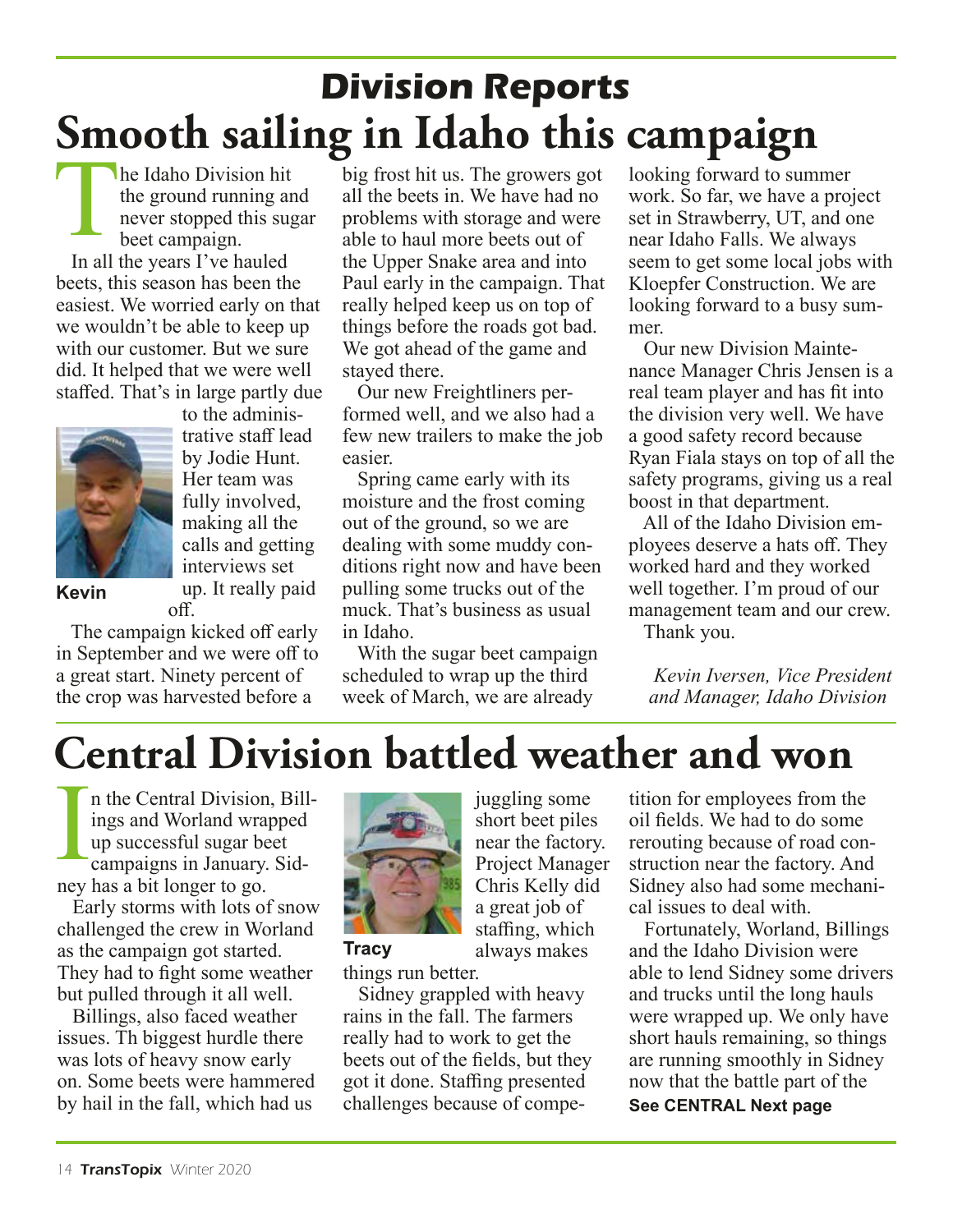## **Division Reports Minnesota team gets the job done in Renville**

I t's all about teamwork in Minnesota this campaign. Our seasoned drivers are coaching new hires and teaching them how we do things at Transystems and in Renville. The drivers look out for each other and offer encouragement and safety tips when the weather



turns bad.

 There is excellent communication among drivers. We've had normal winter conditions, which is enough to make some drivers worry.

 A mid-January weather event showed just how well our team works together. Drivers out on the road were able to provide an early alert when the big storm moved in. It gave us a half hour lead time to get drivers off the roads and safely home. It was a bad enough storm to shut us down for a couple of days. We really appreciate the extra efforts the yard crews put forth. They stayed on the job until replacement crews could safely make it to the factory. Despite the shut down and road closures, they kept the factory running.

 Randy Wareberg and his team in the shop have given 100 percent from the start of the campaign. They kept our equipment in great shape through some challenging conditions.

 I like the way the Renville team has worked together since the campaign started in mid-September. Harvest was delayed and we struggled with rain and muddy conditions at some pile sites. It was cold and wet, and we did a lot of moving from one pile site to another to deal with at-risk beets. Those problems are behind us now and we expect pretty smooth sailing until the wrap up in March.

 The sugar beet crop was a lot better than the year before – not a bumper but a good one.

 We faced a learning curve in our first year of doing teardown for our customer. Red River Valley Deep Freeze Teardown Coordinator Virgil Purrington came to Renville to help during the start meeting for teardown. He fine-tuned our training and is likely to return to help us out. Our goal is to minimize pipe damage. We are doing okay at it, going in the right direction.

 Our three new 490 Komatsu excavators are working well. They are big machines loaded with power, just what we need for teardown work.

 With the end of the campaign still months away, we already have drivers stepping up for the summer construction season. We will head to White River, SD, to lend a hand to the RRV team running that project, which starts in mid-April and will run through most of the summer.

 Thanks to each of the managers, supervisors, drivers, techs and clerks for your hard work. It is appreciated.

*Dave Elsing*, *Minnesota Division Manager*

## **Central**

### **From previous page**

campaign is over.

 New trailers in both Billings and Sidney worked wonderfully.

 The Central team is already looking forward to summer work. In May, we will head to Watford City, ND, for a big stockpiling job. About 40 drivers and a double shift schedule are planned. It's local work for the folks in Sidney since it's only about 20 miles away. Everyone is excited to get started on it.

 I must give a big thank you to the Central Division's project managers. When I was called to Hillsboro to help out with staffing, Chris, Joe Kunz and John Hoadley really stepped up to ensure that things ran well, picking up much of the slack when

I was away for several months as the acting Hillsboro Project Manager.

 I'd also like to thank Billings driver Matt Crocker for lending a hand in East Grand Forks when that project needed extra drivers.Thanks to all the hard workers in the Central Division. I look forward to a long, busy summer.

> *Tracy Magnus, Central Division Manager*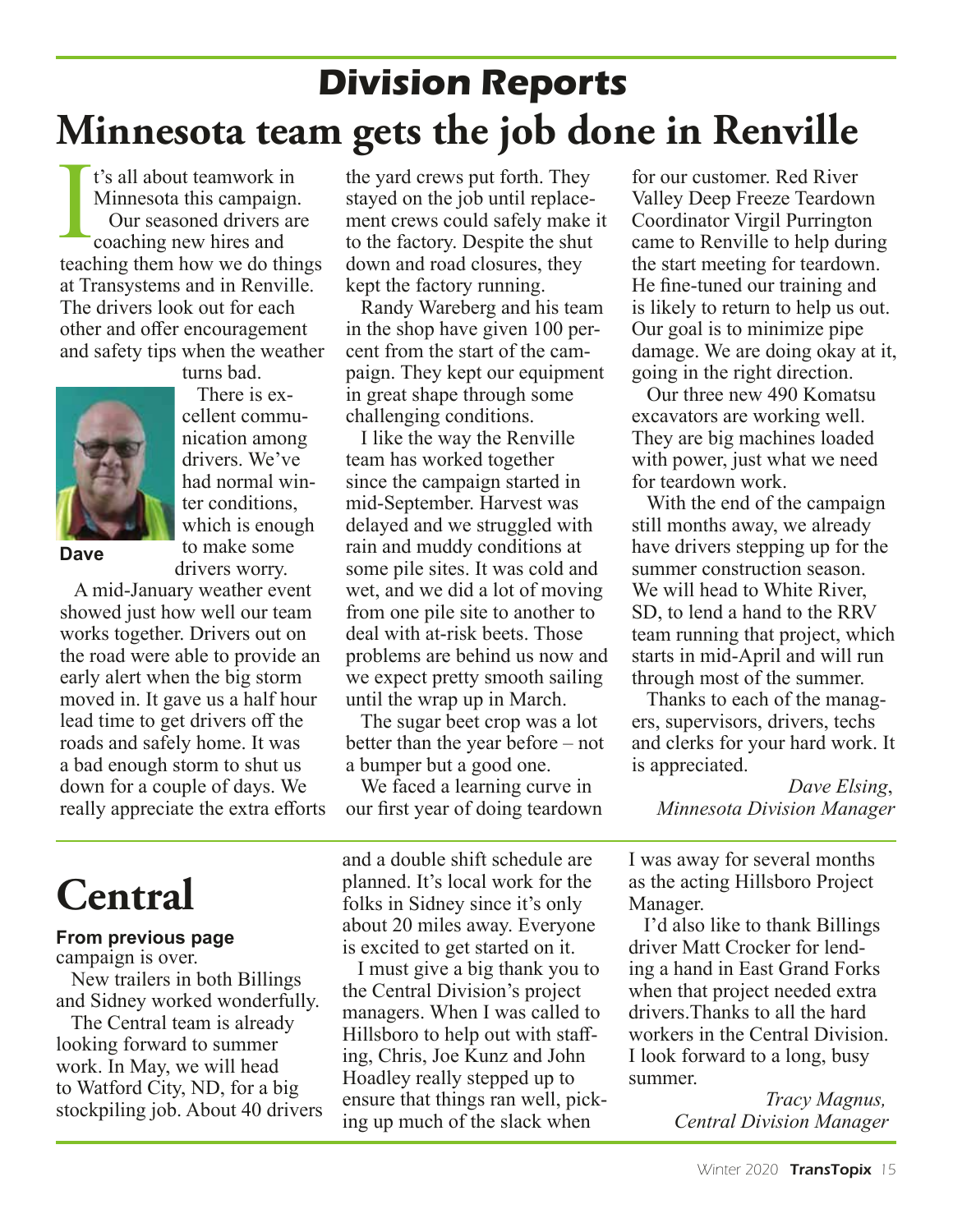## **Division Reports RRV team perseveres through tough times**

espite Mother Nature's cruelest behavior, the Red River Valley Division is moving beets very well. A lot of people pitched in, coming from other divisions to lend a hand. We appreciate that.

 It was a difficult fall weather wise. It rained from the first day



of harvest until the first winter blizzard hit, dumping more than a foot of snow in early October. The Red River

Valley had the

**Troy**

worst harvest in history, and it wasn't limited to sugar beets. Every crop was hit and hit hard by the weather. Snow did in the edible beans, and farmers left a lot of corn standing in the fields. Our growers were hit hard, too.

 The unusual weather had us bouncing from pile to pile from start-up in mid-August throughout the harvest. We had a short crop that had to be moved a long distance, so protecting the yard beets was a big focus. It was an historic year as far as crop placement, and not in a good way. There just weren't many beets in Hillsboro or East Grand Forks yards. It took a lot of coordination to get the beets moved.

 The weather finally eased up in December, and we had a mild month. January brought more snow, putting us at 15 percent



**Idaho driver Spencer Hodges went to the Valley to lend a hand when extra help was needed. Bill Schulz photo.**

of annual snowfall; but the temperatures were not frigid. It hasn't been a bad winter.

We ran 129,000-pound belly dumps from Idaho for the first time this campaign. We had to hone some new skills and use the construction Grizzly to unload the belly dumps. The Hillsboro crew scaled the learning curve and made it work.

 All the drivers appreciated the new 2020 Freightliner tractors. They are good trucks

 The campaigns will wrap up early this year. Hillsboro will be done in early February. Crookston and Moorhead will follow later that month. East Grand Forks will run into March, and Drayton will wrap it up the first part of April.

 That gives us little time to get ready for summer work that is also starting very early this year.

 The RRV Division will be overseeing the US 183 White River job near Vivian, SD.

About 40 drivers, managers and support personnel will head on in mid-April. It's too far to commute, so they will be making their summer homes there.

 This job is sure to run smoothly because we are stockpiling out of a dedicated pit near Rapid City. We won't face access road difficulties this summer.

 While the South Dakota job will run through the summer, we are still busy looking for more construction work to keep our crews on the payroll.

 I'd like to thank the entire RRV team. They did a great job under some often trying circumstances. A special thanks to all the people that came from other divisions across the country to drive here. We could not have done it without you. The help is and will always be appreciated by all of us in the RRV.

> *Troy Carl, Vice President and Manager, Red River Valley Division*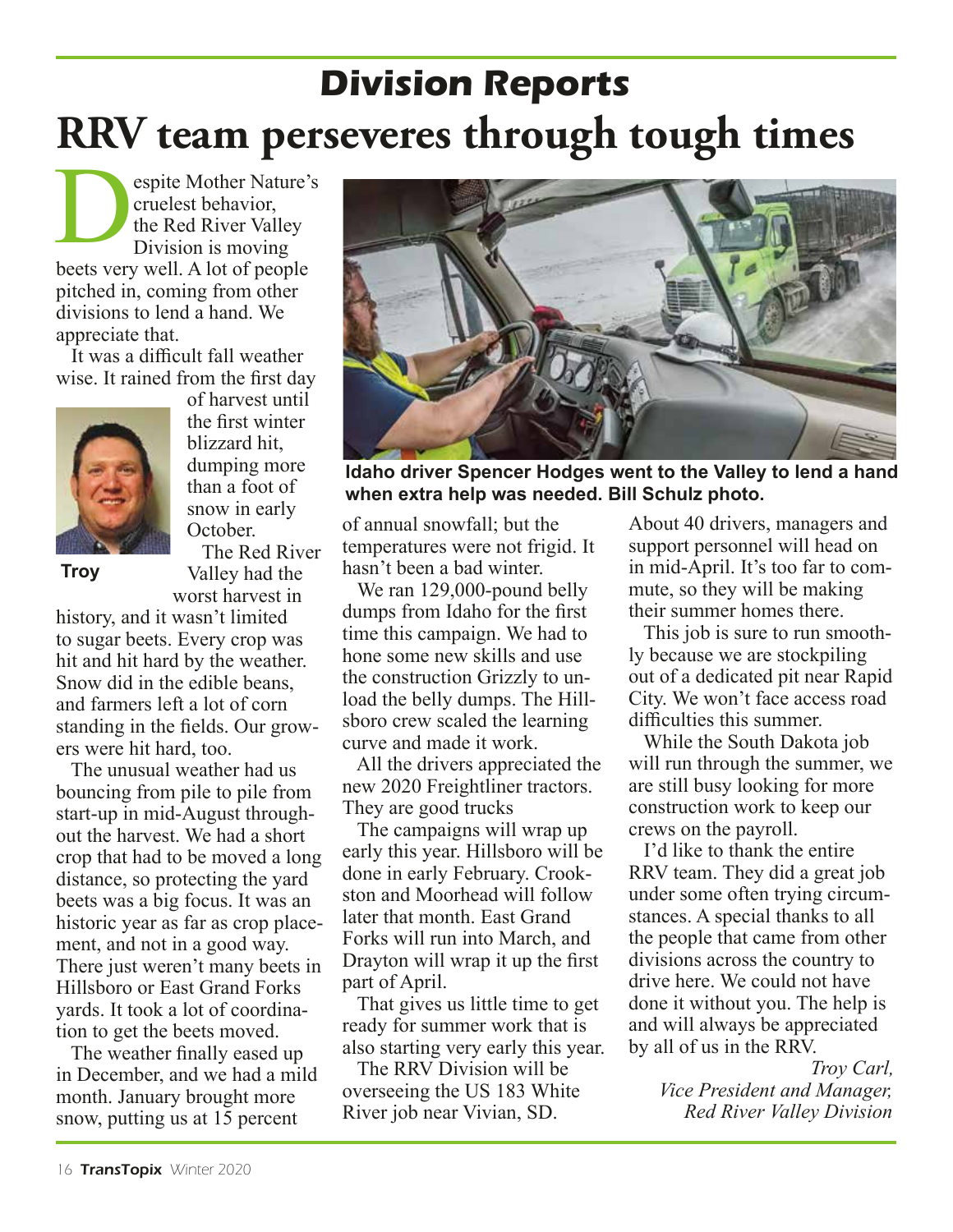## **Safety Report Celebrating an All Star safety performance**

Since this is the All Star<br>
edition of TransTopix, if<br>
fitting that we salute the<br>
Transystems team for it edition of TransTopix, it's fitting that we salute the Transystems team for its All Star performance in safety.

 Numbers tell our safety story. In 2006, the Federal Motor Carrier Safety Administration (FMCSA) developed the Compliance, Safety, Accountability program (CSA). The Safety Measurement System (SMS) is FMCSA's workload prioritiza-



**Rich**

tion tool. FMC-SA uses the SMS to identify carriers with potential safety problems.

 Transystems' current SMS score is an astounding 9 percent, our lowest

SMS Safety Management System score since the program was implemented by FMCSA nationwide in 2010. Montana was one of seven states that were part of a pilot program for the CSA, so Transystems has been evaluated

even longer than most, starting in 2006. Our scores have shown constant improvement.

 All carriers are put into peer groups based on total truck numbers. There are several data points used to create the measurement. The measurement sets a threshold for crashes at 65 percent. After that the carrier is flagged for a potential audit. Our 9 percent score means only 9 percent of all companies in our peer group have done better than we have. For example, a score of 60 percent would mean 60 percent of the other carriers in our peer group are better than we are.

 Making our score even more impressive is the fact that FMC-SA does not care if the loss was preventable. All DOT recordable crashes are factored into our score, even when our driver is not at fault in any way. If a driver runs a stop sign and hits our truck, FMCSA counts it against our score. That's why it is so important to Transystems that

we eliminate all losses.

 The safety team strives to continually improve the safety culture at Transystems. But the true All Stars are all of you – the drivers, loader operators, techs and support staff. Without your buy-in to Transystems' safety culture, this wouldn't be possible.

 It's a number we can all be proud of. We earned it.

 The score clearly shows that the processes we have in place make a difference. Those processes include: Safety orientations Skills development Orientation mentor program Manager development with safety Audits Safety indicators in Asset Works Safety committees Implementing ice cleats In-cab training Simulators. Great job team.

*Rich Carl, Vice President of Safety*

## **Administration Coordinators keep wheels turning**

Administration Coordinator. This position was designed to take care of office details so the

Very manager needs a<br>right-hand woman/man<br>someone you trust to<br>take care of the details right-hand woman/man, someone you trust to take care of the details and critical tasks when you feel like you're running all over the place. In 2016, the Administration Department added a new title to the division offices:



Administration Manager could spend more time working at **Kari**

the projects with the clerks and management.

 Jodie Hunt in Idaho has Destani Hunt as her Administration Coordinator and Rachael Hunter in Red River Valley has Beth Juarez as her Administration Coordinator. Both Destani and

### **See COORDINATORS, Next page**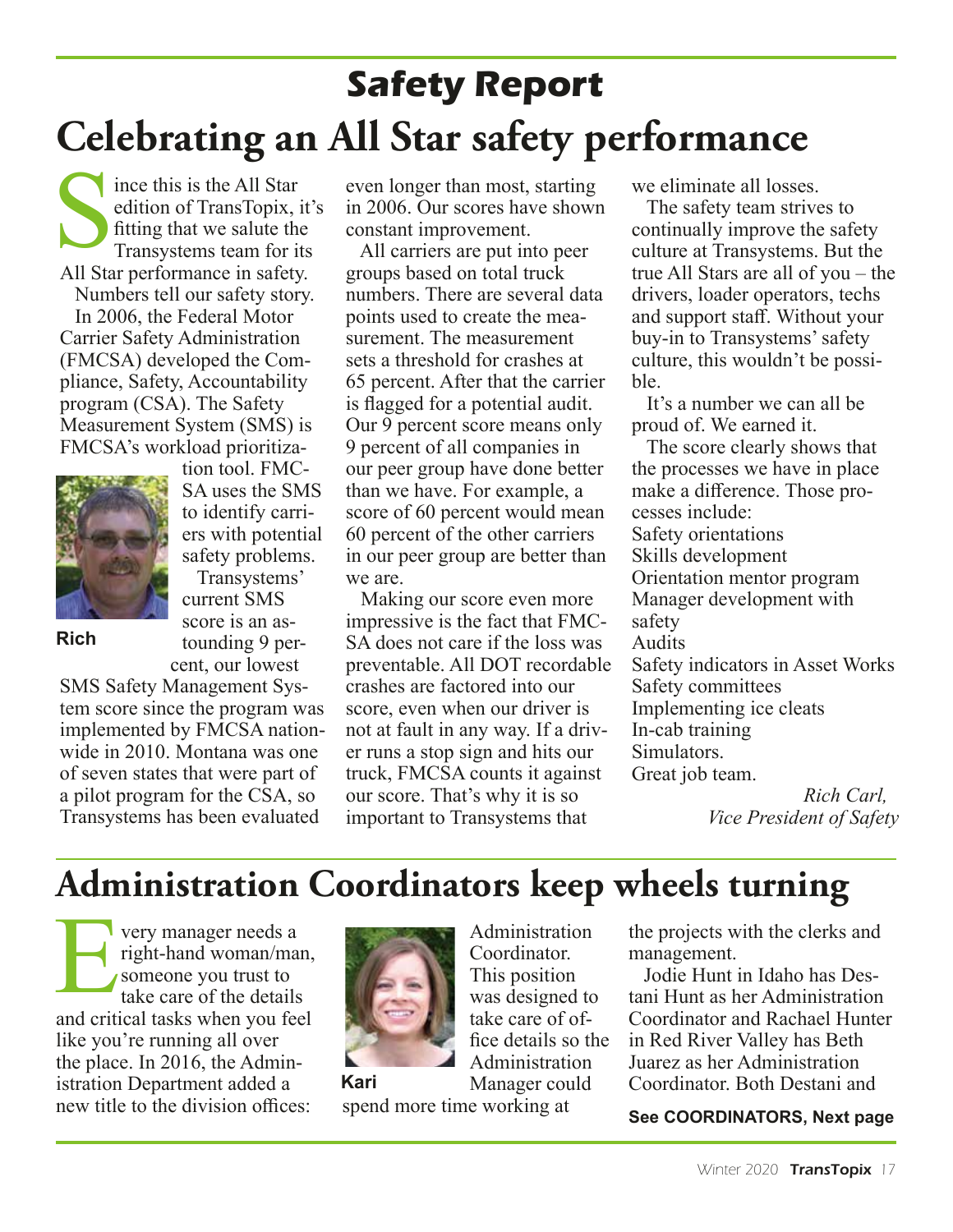# **Coordinators fill vital roles in divisions**

#### **From previous page**

Beth fulfill vital roles in their divisions. I am so proud to have both as part of the administrative team. They do so much for their managers and divisions. This article gives Jodie and Rachael a chance to spotlight their right-



hand women. Destani is extremely organized, able to prioritize projects and a quick learner as well as being very personable. She is always willing

**Destani**

to take on additional projects while learning new concepts and/or procedures.

 "Destani raises her hand as much as I do to help others with projects," Jodie said." She comes in early and stays late to get the job done. Even if Destani is busy, she still says, 'What can I do for you?"

 While Destani enjoys the sugar beet campaign, she has found a true passion for construction and looks forward for the season to begin.

 Case in point. "Two years ago, we had a construction job with absolutely no cell phone or GPS service, so the manager was scarcely reachable, and the Rangers did not work to start timecards or report loads," Jodie recalled. "Destani took on the clerking job, knowing it was going to be complicated with the lack of communication. She

made herself available to the manager whenever he got an opportunity to call, early mornings or late evenings, in order to get the timecard information. Then she manually entered all timecards and loads."

 Destani started with Transystems as a receptionist, and managers quickly took notice of her ability to complete tasks and her desire to learn more about the company. When the Administration Coordinator position opened, there was no doubt Destani would be great in that position as she continued to excel in assisting all managers in the division with a variety of tasks.

 She enjoys working with the managers and customers to complete the daily tasks of timecards and reconciliations.

 Destani's enthusiasm really shows when birthdays take place in the office.

 "We have learned to carefully inspect our chairs for a little blow horn," Jodie added with a laugh.

 Destani is a valued member of the administrative team as she is willing, able and capable of assisting clerks and division management with a variety of tasks. She is truly an asset to our team, Jodie concluded.

 Over in the Red River Valley, the team counts on Beth to deal with the details.

 Everyone at the RRV Division office relies on Beth to provide the support needed, regardless of the task. She is super at getting

the job done and helping find the most cost-effective way to do so.

 "Beth is always such a bright spot in every day," Rachael said.



"She is friendly and easy going and handles even the most hectic days with ease – at least outwardly! Her ability to juggle both incoming calls and on-site

**Beth**

tasks clearly demonstrates her gift of time management."

 Beth does not shy away from anything she's requested to do. And if there is an errand to run or call to make, she is the first to say, "Leave it to me!"

 Coordinating employee appreciation events is something that Beth excels at. She helps each project plan in-campaign events and coordinates the things each location needs for success.

 "Appreciation events and picnics would not get done without her," Rachael added. "She also took on the lion's share of banquet planning last year. Without batting an eye, she had everything planned and organized."

 Working with Beth over the past four seasons, Rachael noticed she really took ownership of the new employee application process.

 "I often hear her making calls to contacts on the worklist or helping a call-in applicant get their activity process to the next stage. She really understands

#### **See COORDINATORS, Next page**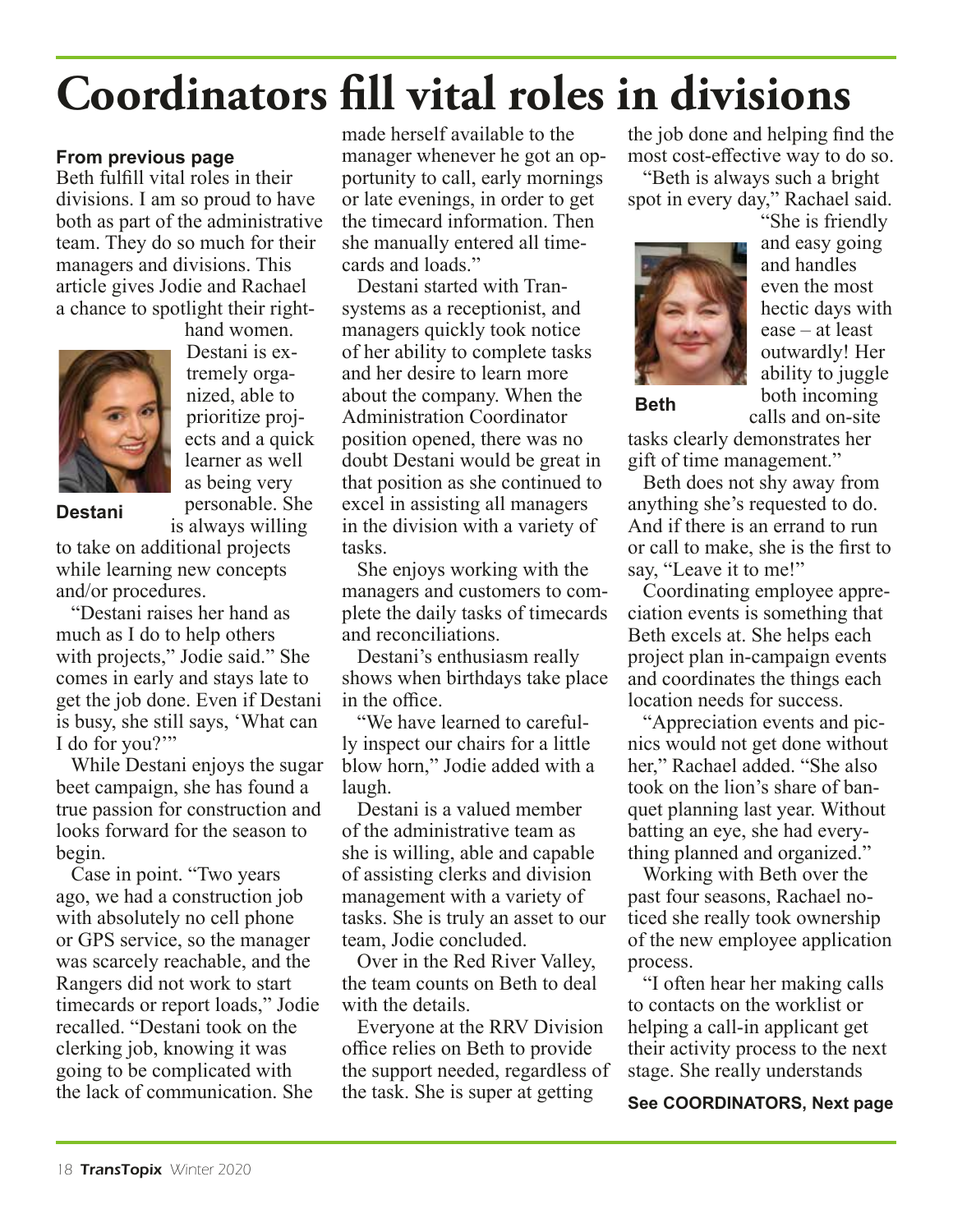## **Maintenance team All Star all the time**

Notaries to All<br>Stars, the Mainte-<br>nance Division has<br>58. That's 58 stellar<br>technicians. Not unlike Webster Stars, the Maintenance Division has 58. That's 58 stellar technicians. Not unlike Webster, they define the term All Star.

 "All Star: adjective: composed wholly of outstanding performers or players; noun: A member of an all-star group or team."

When we started this new



maintenance journey four years ago, we faced a steep learning curve. Transystems' All Star techs embraced it and have excelled in

**Brian**

many areas.

 These All Stars work in frigid climates with muddy and icy conditions. They always forge ahead, repairing equipment and solving issues in a timely manner. Sometimes this requires chipping ice and mud from components to checking them during a PMI or simply replacing a part. This requires the determination and drive to excel at what they each do daily. The All Star technicians often find themselves

## **Coordinators**

#### **From previous page**

how to help the applicant feel at ease by answering all their questions and getting them connected with a manager," Rachael said.

 Her courtesy and concern extend beyond office hours.



**Members of Transystems All Star maintenance team in Paul, ID, include Kerry Howard and John Welker. Bill Schulz photo**

out in the harsh winter conditions dealing with the issues the cold weather brings. They keep a sole objective in mind: "How can I get this piece of equipment repaired and back into operation?"

 We have times where one shop may need more help than another. When we ask, All Stars say, "Let me know when to be there."

 Summer brings a new set of challenges. The All Star technicians are asked to be away from home for weeks. They work day and night in the dusty environments where we stage trucks. They work out in the elements with only a trailer for parts and

supplies. And they do it with the same attitude and determination they employ during the beet campaign.

 Summer work sometimes means long drives to a truck or to another staging area. The techs must keep their focus both on driving and on repairing the equipment.

 I want to thank the 58 maintenance All Stars we have at Transystems. Keep up the great attitude and quality of work. Thank you.

*Brian Gresens, Vice President of Maintenance*

Beth always remembers to email greetings to any manager on his or her birthday.

 "This year, Virgil Purrington's birthday was on a Saturday. Not wanting to miss his day, she programmed an email to send on Saturday wishing Virgil a happy birthday and copying the rest of management so everyone would greet Virgil," Rachael recalled.

 "The email failed to launch. So, on Monday morning when Beth saw it had not gone on time, she sent it anyway. Virgil spent the rest of the day saying, 'It was Saturday!'

 "We had a managers' meeting that evening, and Beth picked up a cake to celebrate with Virgil. She always wants everyone to feel appreciated."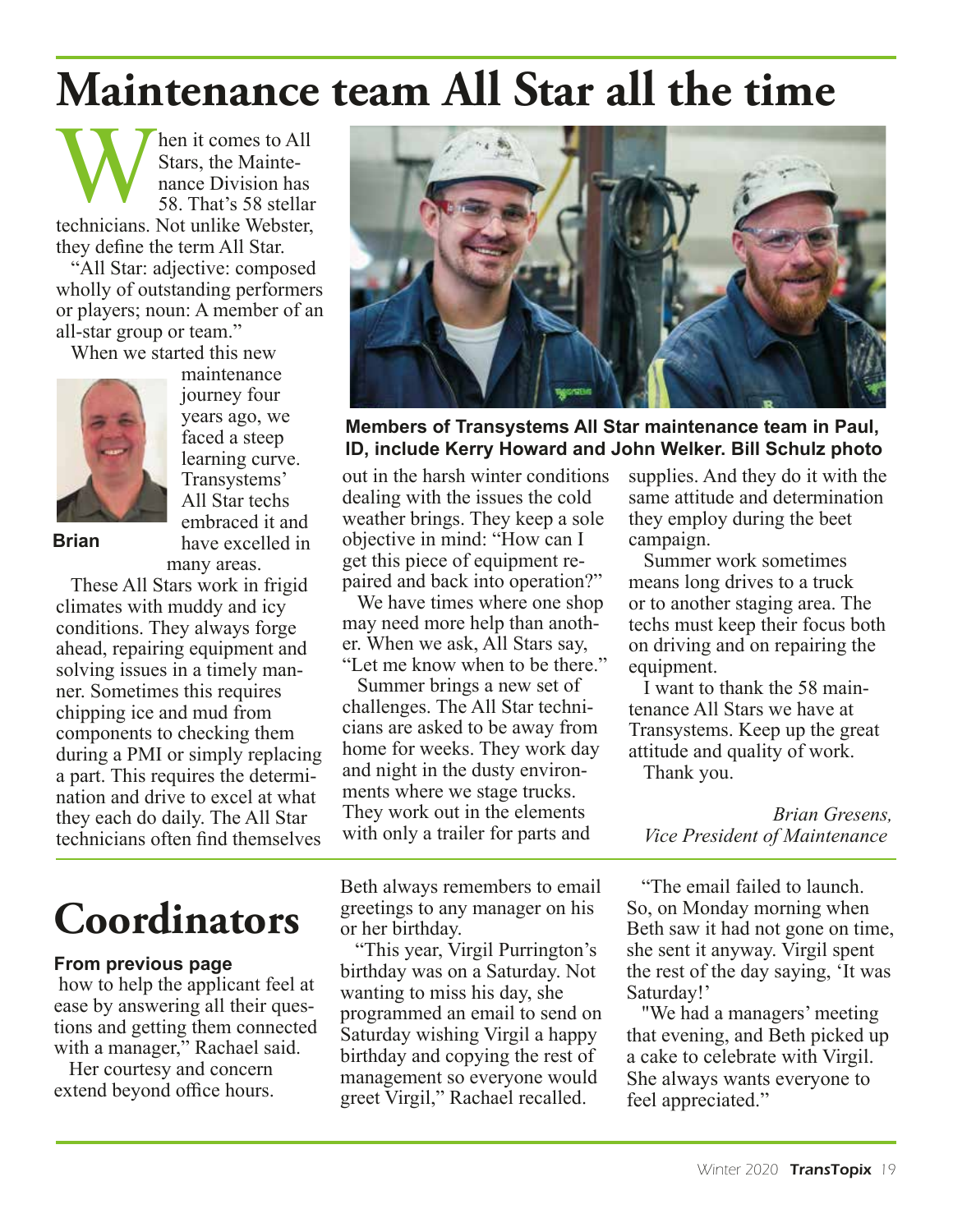# **Loader innovation: Stepping up safely**

n innovation years in the making made it off the drawing boards and into the field. "We have built three different concepts of loader steps over the last few years," Manufacturing Manager Derek Torix said.

 Early versions had the stairs as part of the loader, but this time the innovators in Rupert tried something a little different.

 "We added stairs and a platform to a trailer to pull out to the pile grounds," Derek said. "The trailer also has a porta potty and fuel tanks on it as well as lights and solar panels."

 On the loader step side of the trailer, a platform slides out to the loader spanning about 3½ feet, once the loader is in position. This creates a bridge for the operators to walk across to access the loader. The bridge is controlled with a wireless remote.

 The trailer has multiple fuel tanks, which reduce the regulatory burden.

 The tank is self-contained with everything running on either 12 or 24 VDC. The 200 watt solar panel keeps the batteries charged.

 "We wired in a cord to plug into the loader to still be able to fuel should the batteries fail," Derek added. "And we put a toolbox on the trailer to store supplies. A second toolbox is where the batteries and solar wiring are located. We also added a small cooler big enough to store a 2½ gallon of DEF with a heated blanket and thermostat to keep the DEF from freezing."

The first trailer is out for a test



**The new loader steps make the job safer for operators. To view a video of the steps in action go to [www.transystemsllc. com](https://www.transystemsllc.com/ords/f?p=26000:ARTICLE:::NO::P5_PAGE_CONTENT_ID:51) or scan this code**



run at the Paul Project. "We are hoping to test it for a short time and get some feedback and build a version 2.0 soon," Derek said.

 This innovation was spawned for safety's sake.

 "The point of the steps is to make it easier for operators to get in and out of loaders safely," Derek explained. "The ladder on the loaders is steep and somewhat hard to get up and down safely. There have been losses from people falling off and being injured. This innovation is aimed at reducing losses and helping operators safely get in and out of the machine."

As always in the Rupert facili-

ty, it was a team effort.

 Lincoln Zollinger started the design and Cristhian Gutierrez finished the initial drawings.

 "Most everyone in the shop helped with building the trailer at some point or another," Derek noted. "We definitely had some obstacles here and there that we had to improvise on, but all in all this one turned out pretty good."

 The innovation has drawn rave reviews from the Paul loader operators who are taking it for a test run, Paul Project Manager Coral Torix reported.

 "We have been using it out at the piling grounds at the Paul Project for a few weeks now and it has been awesome the loader operators love it," Coral said. Here's what the operators had to say.

 Loader operator John Jones said he definitely likes the fact that it is so much safer using this trailer when switching out with other operators.

 "It eliminates the risk of falling from the loader's vertical ladder," he added. "It's nice to be able to just walk straight into the loader rather than have to climb into it."

 "Pat Pasley also likes the fact that you can take all your stuff (cooler and such) up to the platform and place directly into the loader without having to reach from the ground to put your supplies on top of the steps," Coral said.

 "And Shawn Zollinger loves the fact that it makes cleaning the windows a whole lot easier and ten times safer," Coral concluded.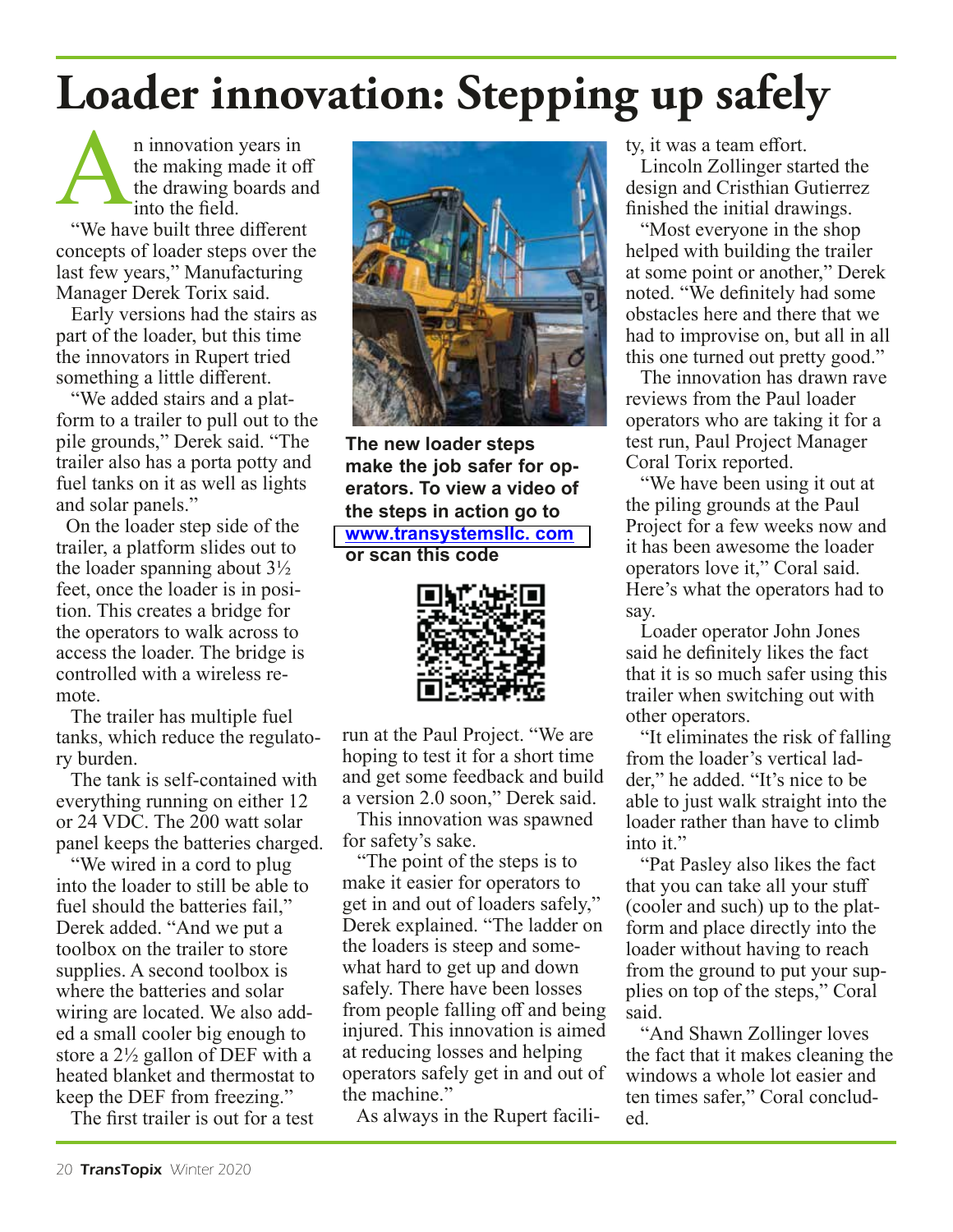# **Signboard innovation: Keep folks informed**

need to provide short<br>
messages directly to<br>
Transystems employe<br>
spawned an innovatio messages directly to Transystems employees spawned an innovation that is now in every project location: The signboard.

 A typical office bulletin board is often overloaded and busy. Nuggets of useful information too often get buried.

 "Messages needed to change more quickly to make sure they were relevant and not stale," Vice President of IT and Revenue Equipment Dan Brennan said. "There are several subject matter experts that provide information to front-line employees. Enter the signboard."

 Each subject matter group, be it safety, maintenance or payroll, has a space on the electronic signboard to provide content. This content can be loaded ahead of time with dates and automatically turn on and off.

 The signboard content is managed in the company's TIPS system and is accessible from all around the company.

 "If you have access, you can put up a message quickly," Dan noted. "This is very valuable with time-sensitive communications. All the information from the groups is shuffled into project locations. This allows content to be tailored to regions. For example, an important safety tip on belly dump gates may not apply to the Red River Valley because they don't have that equipment."

 The signboard system was not created overnight.

 Many managers and employees had talked about the need for





**Mark Manners, Dan Brennan**

such a system for a long time.

 Dan and others on the IT team spent two years looking for a good fit using outside vendors and packages available. While they found several options, most missed a component, were difficult to use and were often coupled with expensive hardware.

 "As I got more and more requests – examples of use case and the benefits – it became clear we needed to find a solution and implement it," Dan said. "The IT team committed to this goal in the spring of 2019 during a senior team planning meeting."

 Dan outlined a vision of what the system might look like. Mark Manners and Rich Rowland teamed up on the software and hardware to come up with a great solution. JJ Howarth worked with site managers to get the hardware out and installed last fall.

"The team put together a solu-

**Signboards display important information and updates, like upcoming project opportunities. Audra Labert illustration.**

tion that was half the cost of others, uses off-the-shelf equipment and met nearly all our requirements out of the gate," Dan said.

 The sleek monitors are in each project's shift change or break room areas.

 "We want the messages to be easily seen by all employees as they have a few minutes waiting for a truck or, perhaps, finishing up their shift," Dan explained. "Furthermore, we want the messages to be brief and change frequently. This allows them to be effective with the short duration an employee may view them but interesting and valuable each time they look."

 While the company's IT team created the signboards, they were not working alone.

 "Each time we have a new project, device, or system proposal, it takes someone or a small group to see the path and value. It is not uncommon for their interest and enthusiasm to get the project off the ground," Dan said. "Rich Carl and the safety team embraced this tool right from the get-go. They were pushing forward and building content that is professional and easy to follow. The experience provided caught on quickly for all."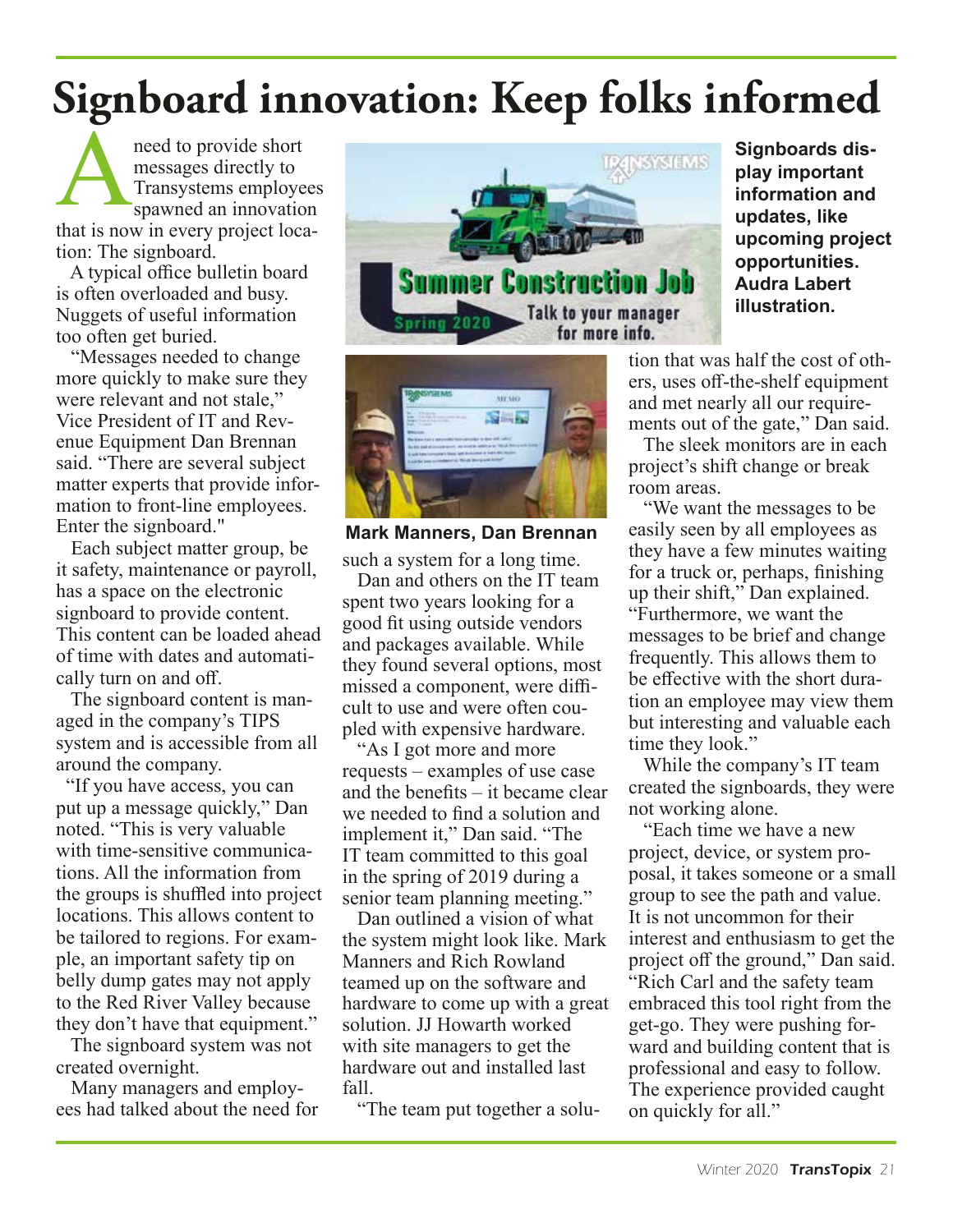## **Service Center Spotlight on MaryBelle**

s her one-year work<br>anniversary draws ne<br>Payroll Specialist Mi<br>ryBelle Kinkaid is in anniversary draws near, Payroll Specialist MaryBelle Kinkaid is in the Transystems spotlight. And, although not many in the company may know her name, they all count on her for a paycheck.

 MaryBelle is responsible for preparing all the payroll checks and XLA checks. She is also the person who makes sure employ-



ee information is updated.

 "Anytime an employee updates his or her address, tax info or direct deposit information, it comes to me," she said. "I do em-

**MaryBelle**

ployment verifications for banks and government agencies, fill out unemployment reports and pay all payroll taxes."

 "MaryBelle came to us with a background in payroll," Vice President of Accounting Leslie Simonson noted. "Specifically, she had experience with certified payrolls, which is a requirement on government-funded construction projects. As our summer construction business continues to grow, it is helpful to have an individual with background and knowledge in handling the special payroll requirements."

 The most important skill that MaryBelle brings to her job is her ability to pay attention to details. She ensures that each employee's information is accurately entered into the company's systems and keeps a sharp eye on employment verifications. In her

job, accuracy is paramount.

 "The most rewarding part of my job is feeling that I do my part to take care of Transystems employees, making sure they get their full and accurate pay and working on employment verifications so they can get a home loan or unemployment benefit," she said. "In all of those things, I'm always trying to remember that there is a person behind the name and what I'm doing and they deserve to be well taken care of."

 "One of the most appreciated things that MaryBelle brings to the position is a pleasant personality," Leslie said. "She is approachable, eager to learn and always willing to help.

 "Also, because of her pleasant personality and friendly attitude, she has established and developed good relationships with her coworkers. As MaryBelle approaches one year of employment with us, she has proven herself to be dependable and trustworthy. Employees don't hesitate to approach Mary Belle with questions or issues, and they have confidence that she will respond in a calm and pleasant manner," Leslie added.

 With a lot of irons in the fire, MaryBelle's biggest challenge is prioritizing her tasks.

 "In any given day, there's so much going on," she said. "There are things I'd like to get done during my shift, things that managers, clerks or other members of the finance team need, and deadlines required by the bank or by law. It can be a struggle to balance all of those, and it changes every day."

 In order to smoothly and successfully process payroll each week, Mary Belle must closely follow processes from day to day.

 "Inevitably, unexpected situations occur. But MaryBelle remains flexible and handles each circumstance with a positive attitude, even when it means going outside of regular processes or creating extra work for herself," Leslie said. She works closely with many of Transystems administrative team members.

 With a workforce the size of Transystems, it is important to have specific processes in place to accomplish the distribution of a weekly payroll.

 One of the payroll tasks that MaryBelle had limited experience with when she came to Transystems was preparing and filing quarterly payroll reports.

 "But, she was eager to learn about it. She tackled the task with enthusiasm and, when she needed help, I appreciated that she asked questions without hesitation," Leslie said.

 MaryBelle was born in the tiny mining town of Zortman. Her family moved to a ranch in Fort Shaw. She earned her bachelor's degree in Business Administration from MSU Northern.

 Family, friends and faith are important to MaryBelle.

 "I come from a small, close-knit family that includes my parents, Chico and Trena, and my little brother, Lucas,." she said. "When I'm not at work, I enjoy serving with my church, spending time with friends, cooking or playing Pub Trivia."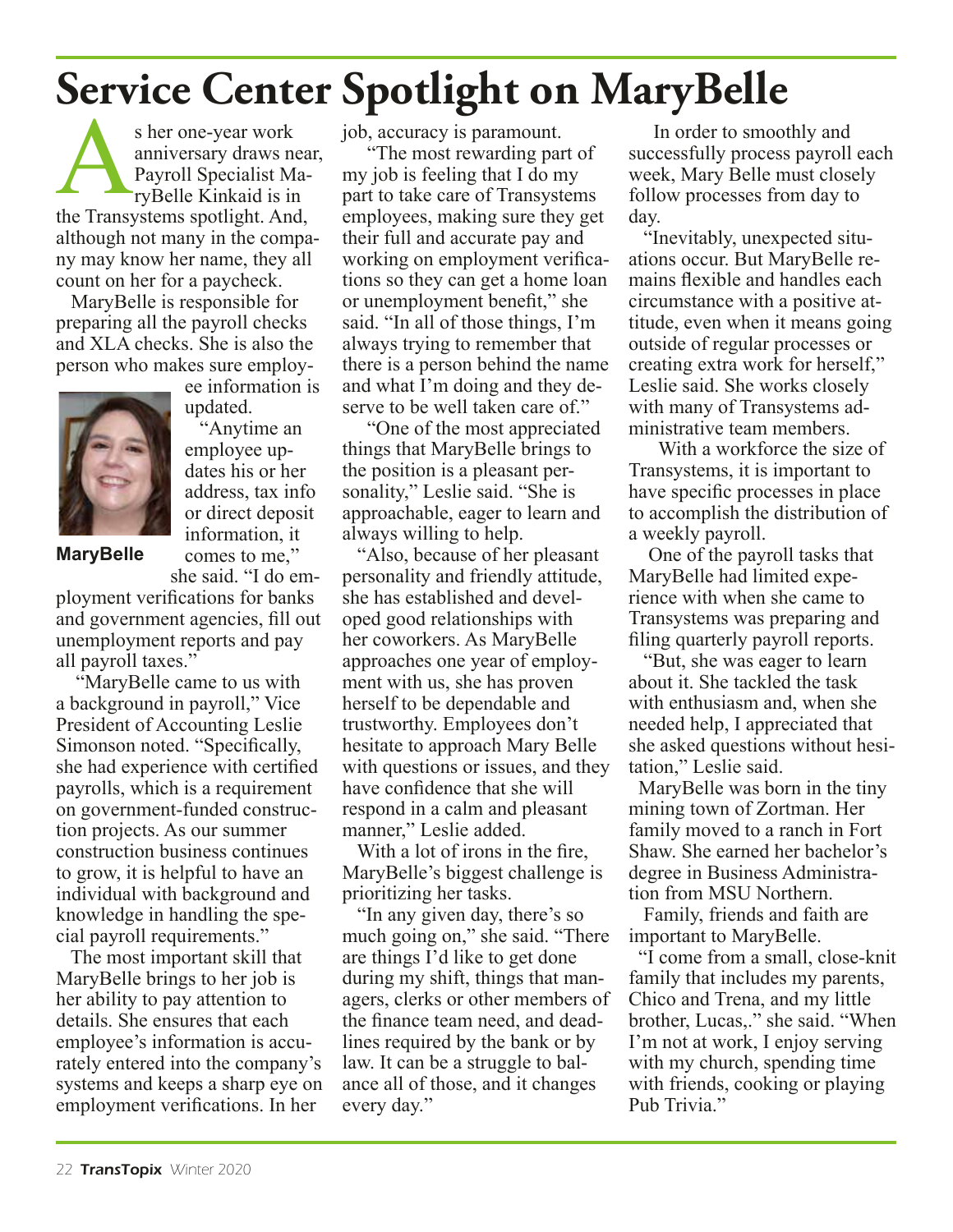## **Marketing coordinator builds connections**

Experience of the Marketing<br>
As the Marketing<br>
Coordinator, those and equipment. As the Marketing Coordinator, those words from Transystems President Scott Lind often ring in my ears when I'm digging up photos, creating ads or sharing stories told by employees.



 At its core, marketing is building connections, and it's my job to connect with all sorts of people, from the project areas and divisions to people

**Audra**

who haven't found their way yet to Transystems.

 Maybe you follow our Facebook pages (And if not, please do!), scan the signboards or get your information from right here in TransTopix.

 Each outlet is designed to help members of the Transystems team to not only stay connected and find information but also to share. Employees have been sharing their ideas and successes, opportunistic photos from the job and even their families through our annual picnics and banquets. It's those connections that help build a better Transystems community and team, making it a place to find both a professional niche and to build potentially lifelong relationships.

 Each person's story and road to working at Transystems is unique. People come here from the technology industry, fulltime parenting, military, farming, and from diverse cultural backgrounds and geography. Part of the reason I like hearing each story from Transystems'

drivers and employees: Trucking and equipment has been part of my own personal history. At one point, all four children in my family were working for the family trucking business, and three of us drove Class B water tankers alongside our dad – including me.

 Now that you know part of my story, I want to hear yours. You've found your way to Transystems, and I want to help you stay connected.

 Look for me at your next banquet or meeting, or talk with your manager about how to get more connected. Help us celebrate your accomplishments. In the meantime, start getting connected through Facebook and your fellow team members.

> *Audra Labert, Marketing Coordinator*



### **Good news**



**The Renville Project family grew this winter. Ahmed Ahmed and his wife, Waris, had a daughter, Sabrin, left, on Nov. 20. Hared Mohamed and his wife, Fowsia, had a daughter, Safa, on Dec. 23. She is pictured at right.**



**Moorhead Supervisor Jeff Gainey and his fiancée Krysti Bench had a baby boy, Mason Devon Gainey on Dec. 3.**